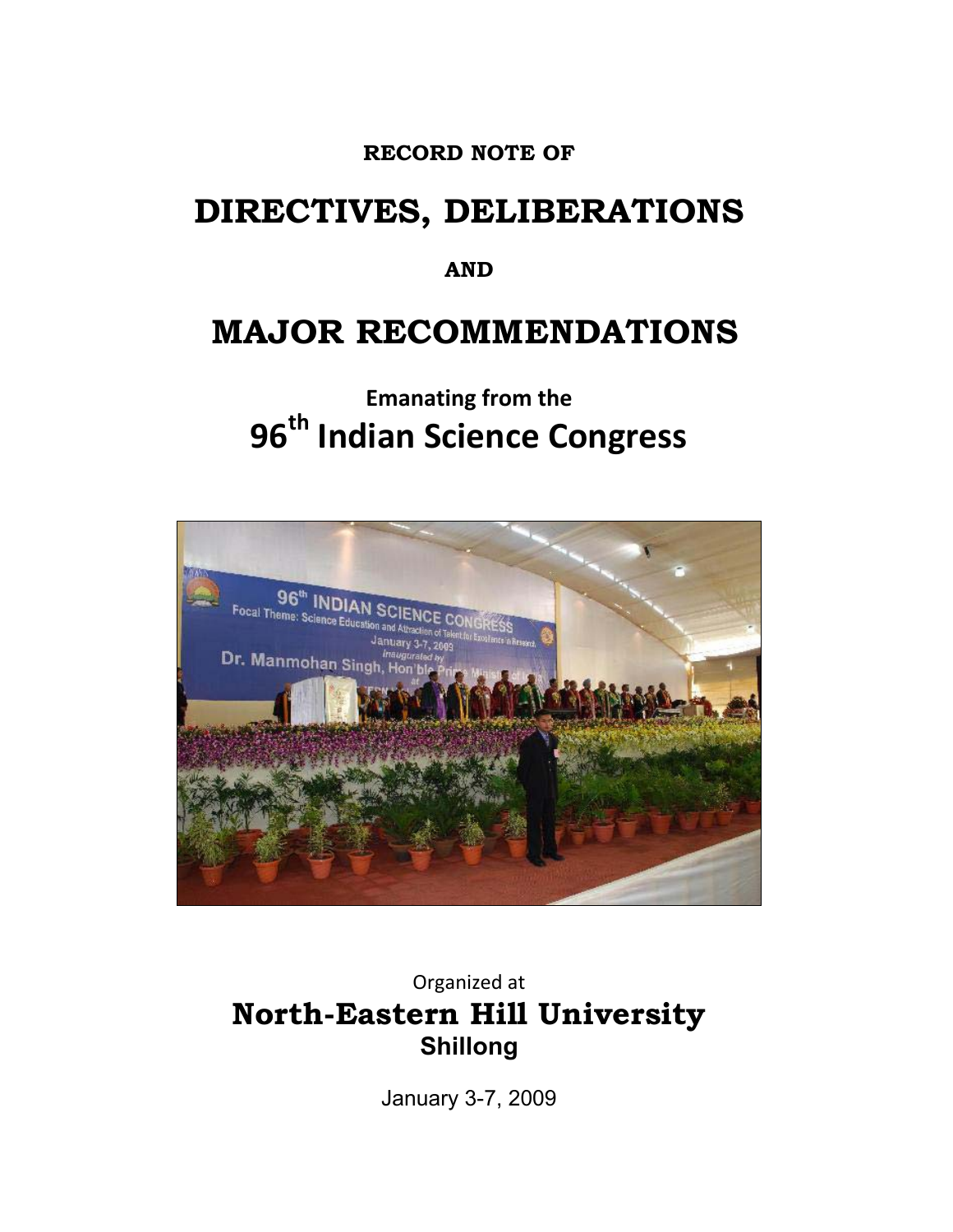## **List of Acronyms**

| ABS         |                | Anthropology and other Behavioural Science              |
|-------------|----------------|---------------------------------------------------------|
| <b>AFS</b>  |                | Agriculture and Forestry Sciences                       |
| <b>AVFS</b> | $\ddot{\cdot}$ | Animal, Veterinary and Fishery Sciences                 |
| <b>BARC</b> | $\ddot{\cdot}$ | Bhabha Atomic Research Centre                           |
| <b>CSIR</b> |                | Council of Scientific and Industrial Research           |
| DRDO        |                | Defence Research and Development Organisation           |
| <b>DST</b>  |                | Department of Science and Technology                    |
| <b>ENGS</b> |                | <b>Engineering Sciences</b>                             |
| <b>ENVS</b> |                | <b>Environmental Sciences</b>                           |
| <b>ESS</b>  | $\ddot{\cdot}$ | Earth System Sciences                                   |
| FAIR        | $\ddot{\cdot}$ | Facility for Antiproton and Ion Research                |
| <b>GDP</b>  | ÷              | Gross Domestic Product                                  |
| <b>GM</b>   |                | Genetically Modified                                    |
| <b>ICST</b> |                | Information and Communication Science and<br>Technology |
| <b>ISRO</b> |                | Indian Space Research Organisation                      |
| <b>LHC</b>  |                | Large Hadron Collider                                   |
| <b>MAS</b>  |                | Mathematical Sciences (including Statistics)            |
| <b>MATS</b> |                | Materials Science                                       |
| <b>MEDS</b> |                | <b>Medical Sciences</b>                                 |
| <b>NER</b>  |                | North-East Region                                       |
| <b>PLS</b>  |                | <b>Plant Sciences</b>                                   |
| R&D         |                | Research and Development                                |
| S&T         |                | Science and Technology                                  |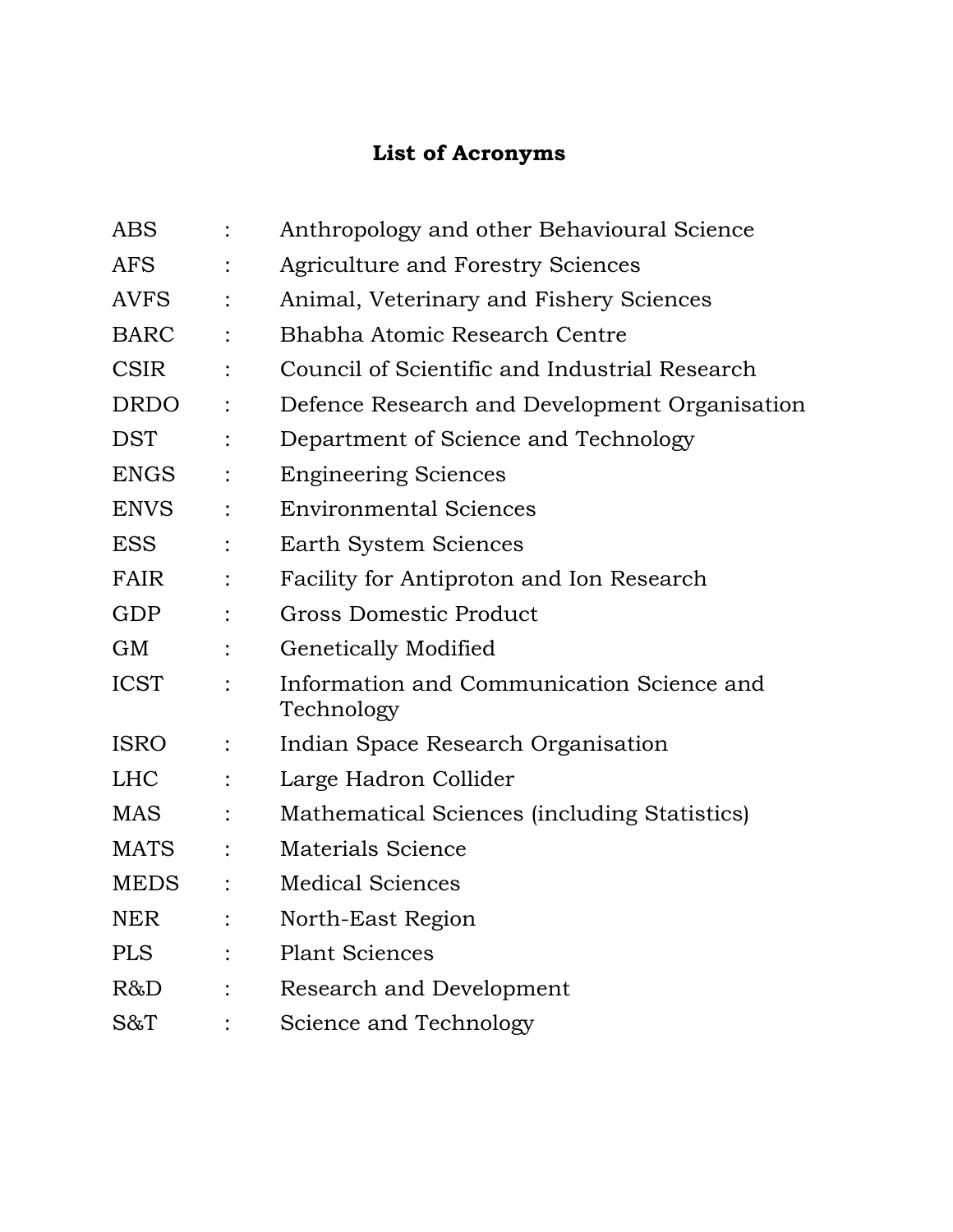## **Directives from the Address of the Hon'ble Prime Minister Dr. Manmohan Singh**

- ❖ Modern Science and Technology must be used to convert natural endowments into economic benefits of the North Eastern Region
- $\triangle$  The challenge before us is to ensure that the light of modern education touches all, and at the same time the pursuit of excellence is encouraged and cherished.





need a new generation of models and leaders. He urged that scientific institutions must be led by intellectual leaders irrespective of age.

- Our Universities must do more to foster a research environment. We need strengthening of institutional leadership in Universities and research institutions.
- ◆ The S&T community must contribute to the gigantic national effort to build a truly knowledge based society and a sciencebased economy.
- $\cdot$  Industry must invest into R&D so that young people will be encouraged to seek career in science
- $\triangle$  Partnership with the corporate sector must be encouraged to promote privately funded research.
- The congress must come forward with new ideas for promotion of science in the region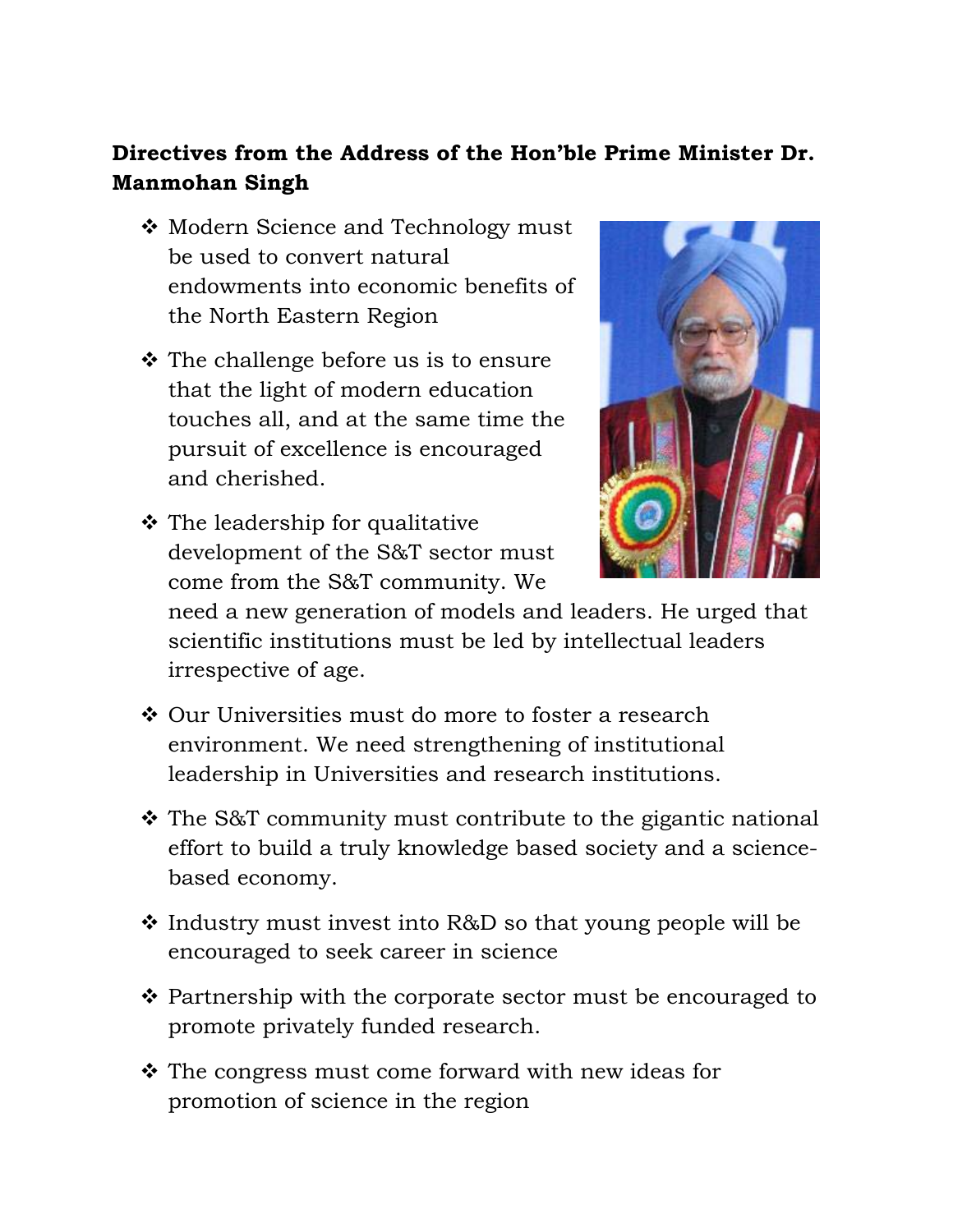## **Directives from the Address of the Hon'ble Union Minister of Science and Technology and Earth Sciences Shri Kapil Sibal**

- A liaison office the Ministry of Science and Technology for linking the programmes of the Government of India to the development of the NER will be set up at Shillong
- ❖ Support to Basic research must be strengthened further
- De-bureaucratization of scientific management is essential to create a favourable innovation eco-system. Science and Engineering Research Board (SERB) must form such a vehicle



- The evolving knowledge economy should provide for constant up-gradation of knowledge and skills
- \* Schools, Universities and training institutes should anticipate and prepare curricula to suit the needs of the day
- ◆ We must integrate human dimensions of global changes with the physical-chemical-biological dimensions.
- We need to invest more in education to ensure that we can avail of a critical mass of educated human resource to meet the complex challenges confronting us.
- My constant attempt has been to create a favourable innovation ecosystem where scientific management is practiced in a de-bureaucratic ambience.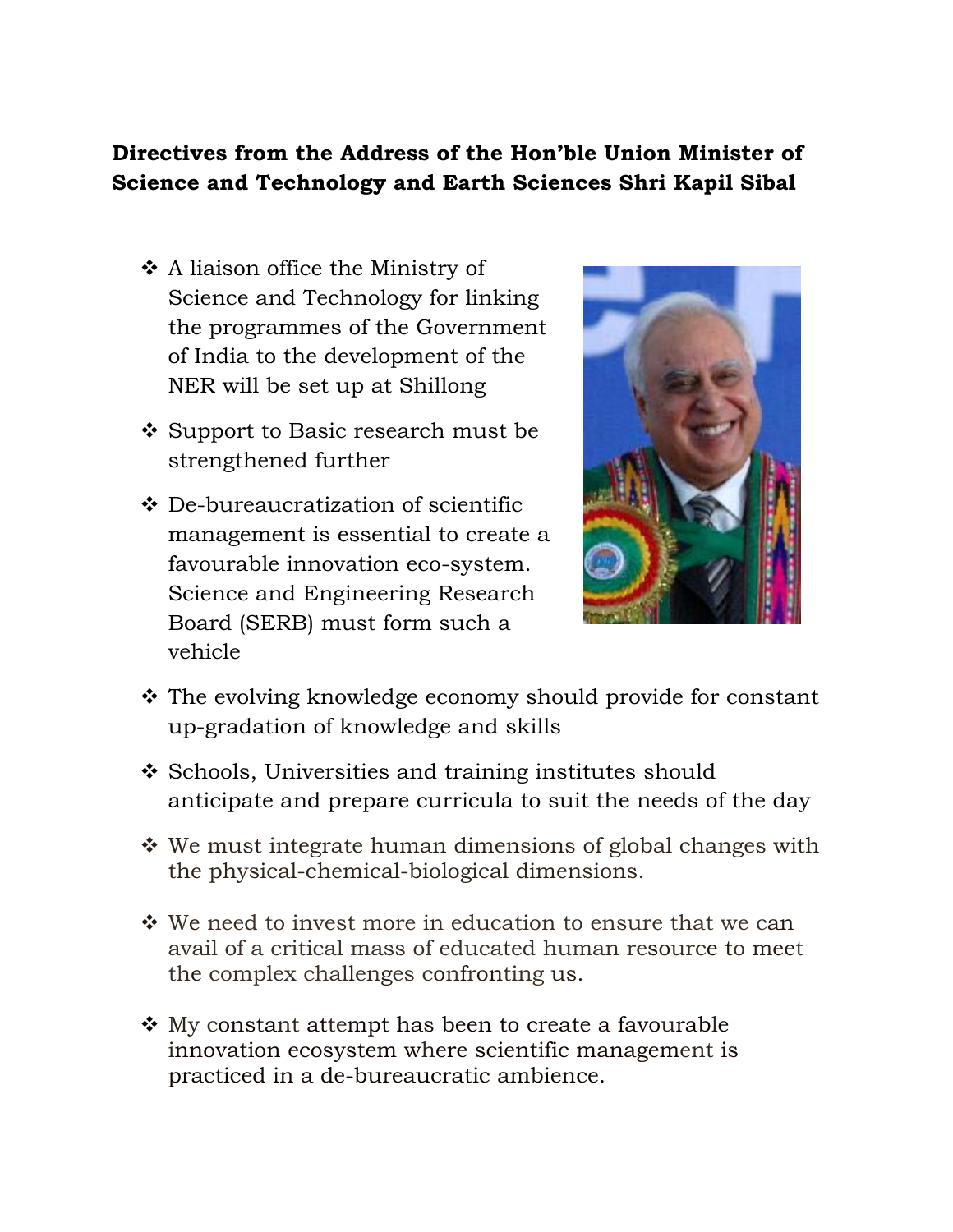- $\cdot$  It is my belief that government acts as a facilitator in institutionalizing knowledge acquisition, but the locus of learning rests in enterprises, both public and private.
- $\triangle$  The teaching of science also needs to be refined substantially. We must help students develop skills of procuring information and its analytical examination.
- ❖ Researchers in basic sciences need to be respected and valued just as their counterparts in industrial research. Society needs them.
- Issues of environmental pollution, climate change have assumed alarming proportions. We require investing hugely in research and finding solutions to environmental problems.
- We should organize a few frontline mega international science programmes and draw participation of scientists from around the world.
- Public investment in science as well as allocations of resources must be tied to expected outcomes that are beneficial to society.
- A new social contract conducive to establishing an egalitarian society is needed that helps to tackle and solve the monumental problems of society such as climate change, health, energy, food and terrorism.
- We should be doing much more in order to proliferate scientific literacy widely and pervasively about certain complex issues as GM foods, stem cell research, cloning, and nuclear energy.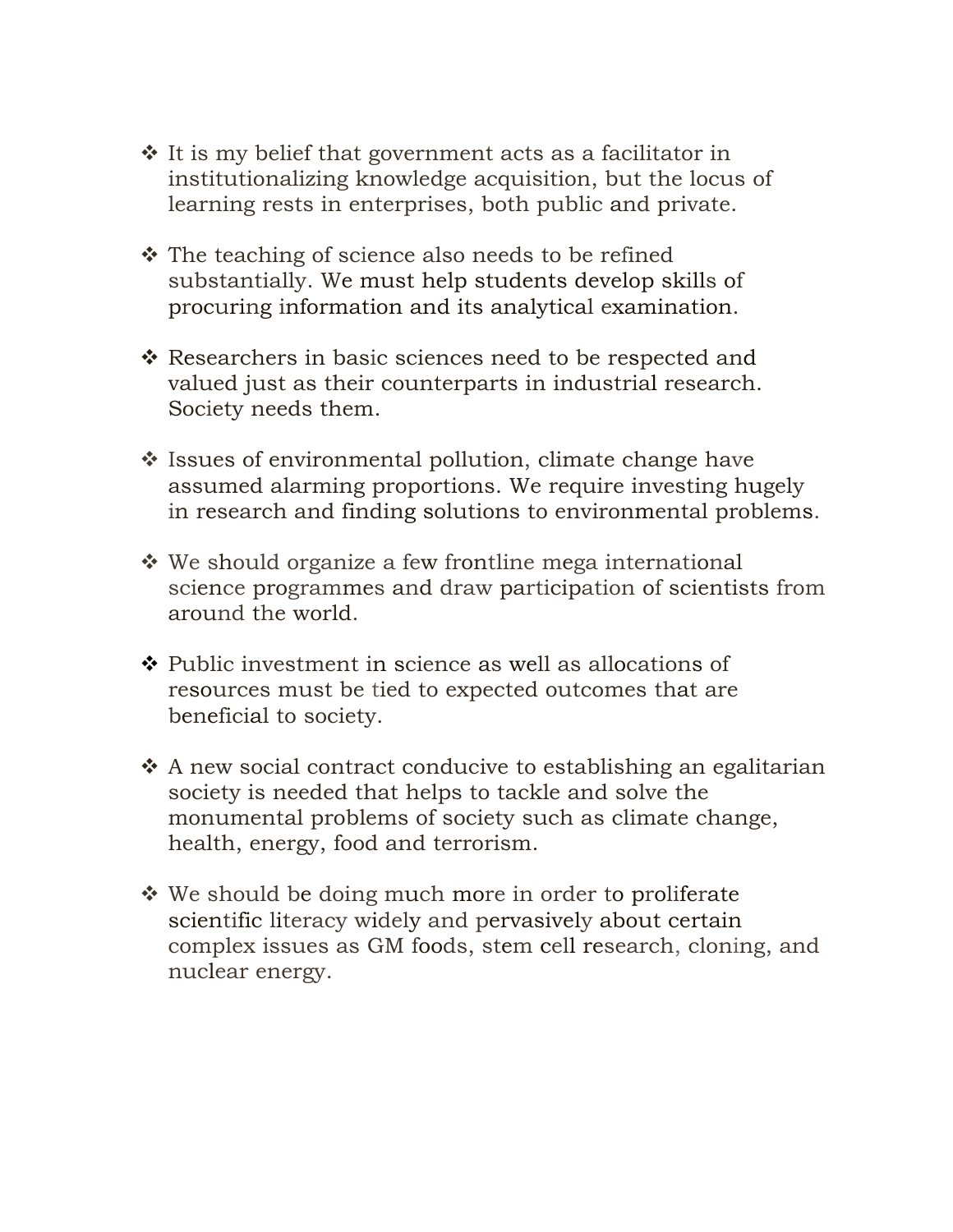## **Deliberations from the Presidential Address of Dr. T. Ramasami, General President, Indian Science Congress Association**

- Science, Technology and Innovations have emerged the main mantra of the modern world and knowledge economies.
- During the last quarter of the twentieth century, technology and innovations have entered the center stage of global Research & Development sector.
- Investments into Research and Development have started assuming an important benchmark for calibrating the National preparedness



for meeting the emerging challenges of the global knowledge economies. International comparison of Indian Investments into R&D as percentage of GDP with other countries is given below.

(source: Research and Development Statistics at a Glance 2007-08, Department of Science & Technology, page 12)

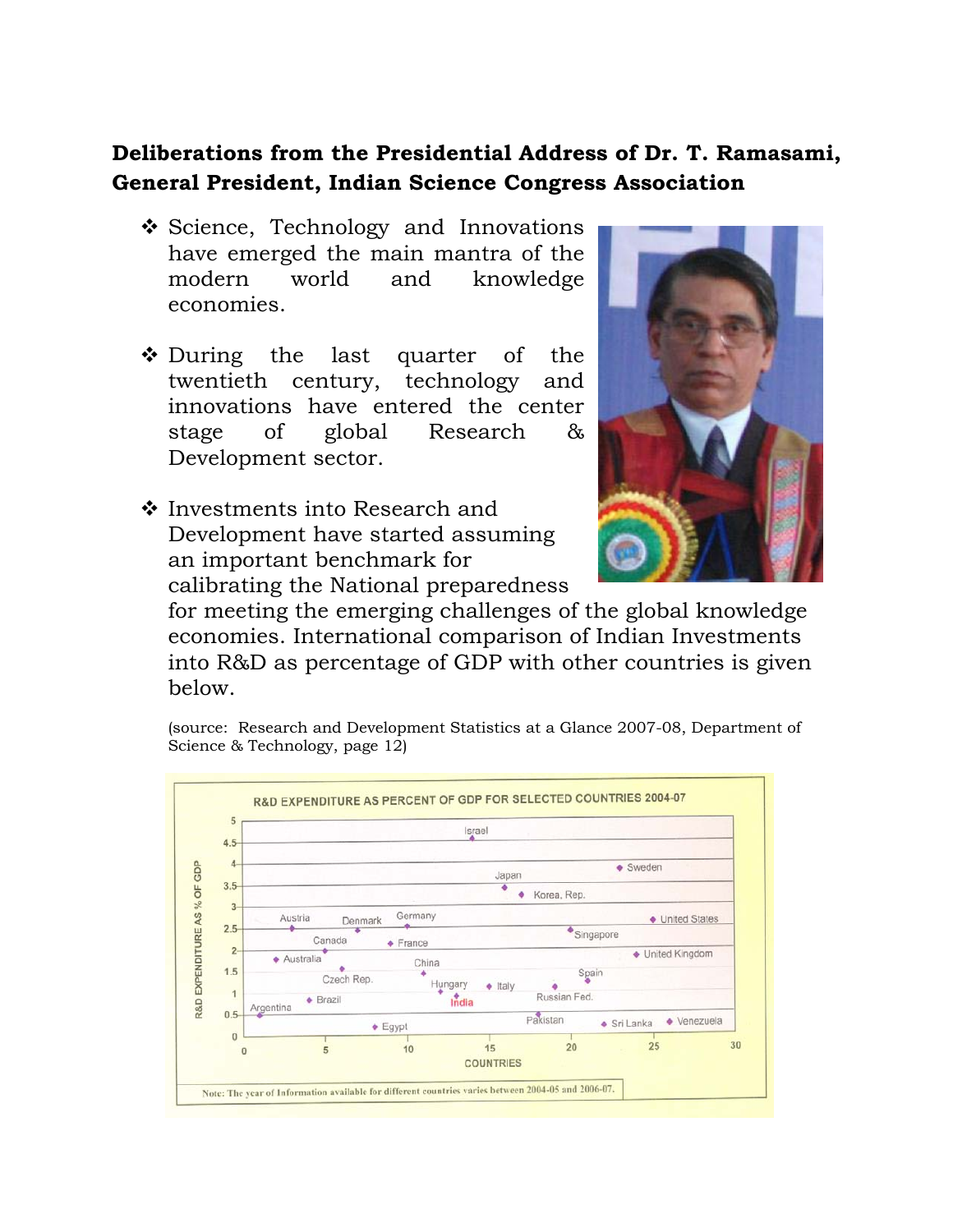- $\cdot$  Most developed economies invest about 2-5% of GDP in research and development. Indian spending on R&D is nearly 1% but the government has proposed to invest about 2% of GDP into Research and Development.
- Correlations are also feasible between investments into R&D and outputs in the form of patents and PhD students trained. Qualitatively such correlations reveal that the return on dollar invested into Indian R&D system is relatively high.
- ❖ However, on absolute terms, Indian competitiveness as a Nation is low in the world of science.
- The relatively weaker competitiveness of India in the world of Research and Development can be traced to the sub critically smaller size of the R&D base. Our R&D base may need to be at least trebled within the next five years.
- ◆ Data on S&T output indicators reveal the essentiality of planned interventions for promotion of education and research in areas like mathematics, computer science and social sciences. A concerted effort to couple natural and social sciences is called for.
- Comparison of global data on S&T professionals, per million population reveals a grossly mismatched size of our R&D base. With a ratio of well under 150 per million, we do not compare favorably with either emerging or developed economies in the size of our R&D base. Corresponding ratios for most competing economies are in the range of 800-4500.
- \* The realization of our Vision 2020 calls for a planned expansion of the National R&D base as well as the development of a new educational and research system. This would call for
	- a) attraction of talent to study science and careers with research,
	- b) review and revisit systems of science education,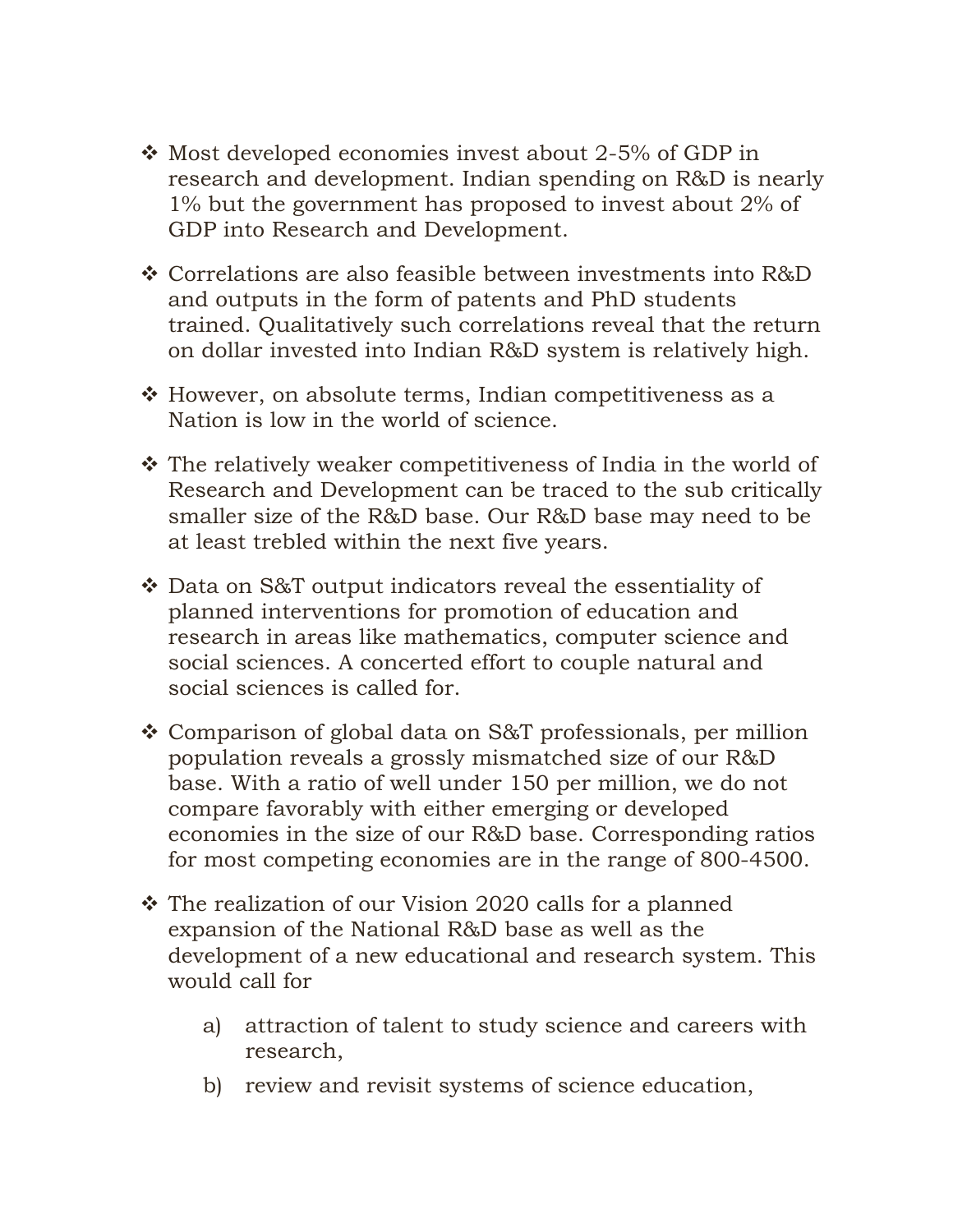- c) expansion of the R&D base through both policy interventions and programme initiatives, and
- d) a more active engagement of Public-Private Partnerships in Research and Development Sector.
- The Government has initiated several enabling and proactive measures during the last four years.
- Honorable Pradhan Mantriji launched on 13th December 2008 a new Scheme, "Innovation in Science Pursuit for Inspired Research" called INSPIRE. It is a proactive initiative for attracting talent to study science through a long term programme.
- ❖ Most developed countries are constantly reviewing their systems for imparting science education and reformat them to suit changing needs.
- Students express lack of excitement in our science education. They seem to feel an overload of syllabus and content. Different approaches to teaching science for promotion of excellence in research may well be required in comparison to building scientific approaches to learning as a whole.
- Among the students of science in the current generation, there are some apprehensions that science education is divorced from the realities of life. Inadequate practical experience in learning fundamental principles is considered a limitation by the youth.
- While our education system trains our youth to answer questions, questioning answers is the most fundamental step for excellence in research. In order that questioning mindset is promoted and curiosity is awakened, the education system may need to review the emphasis on the quantum of the content and recital of known information as against the promotion of analytical strength amongst our youth.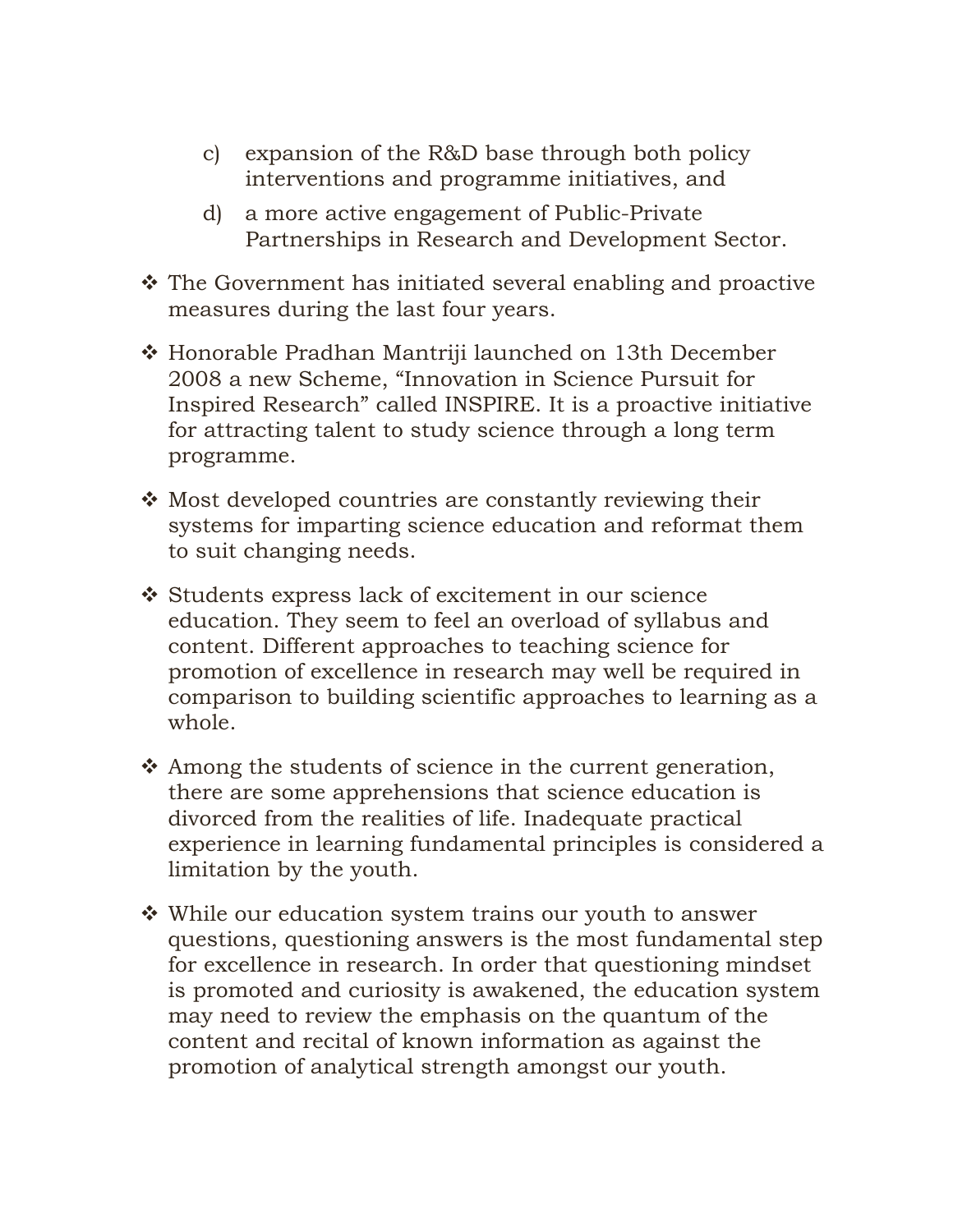- $\cdot$  Inspiring youth in learning to learn and learning to create appears to be the main challenge ahead of our educational system today.
- \* Rejuvenation of research in Universities is a critical step for accelerating the development of the S&T systems. We need to strengthen the coupling between science education and excellence in research in the University sector through planned interventions.
- $\triangle$  A recent study has shown that 35 institutions have contributed to about 47% of publications from India during 1996-2006. From amongst them, 14 are universities.
- The Ministry of Science and Technology has mounted a special scheme for Promotion of University Research and Scientific Excellence, (PURSE). The Scheme provides incentive grants to Universities based on research performance.
- Our private sector needs to play a more proactive role rather than being a beneficiary of the education system. They will have to play the role of a partner in educating the youth of the Nation for meeting future challenges.
- \* Recently, the Ministry of Science and Technology has mounted special Fellowship Schemes for promoting doctoral research in computer sciences and medical electronics in association with NASSCOM and medical electronics industrial sector, respectively. India may need more such initiatives under Public Private Partnerships.
- ❖ Policy interventions are required to scale up successful examples of Public Private Partnerships for creating innovations and technology leaderships.
- $\triangle$  Knowledge economies depend on the strength of Research and Technology systems. Innovations, as first application of concepts, form differentiating strength in competitive world. Ability to innovate and access innovations with commercial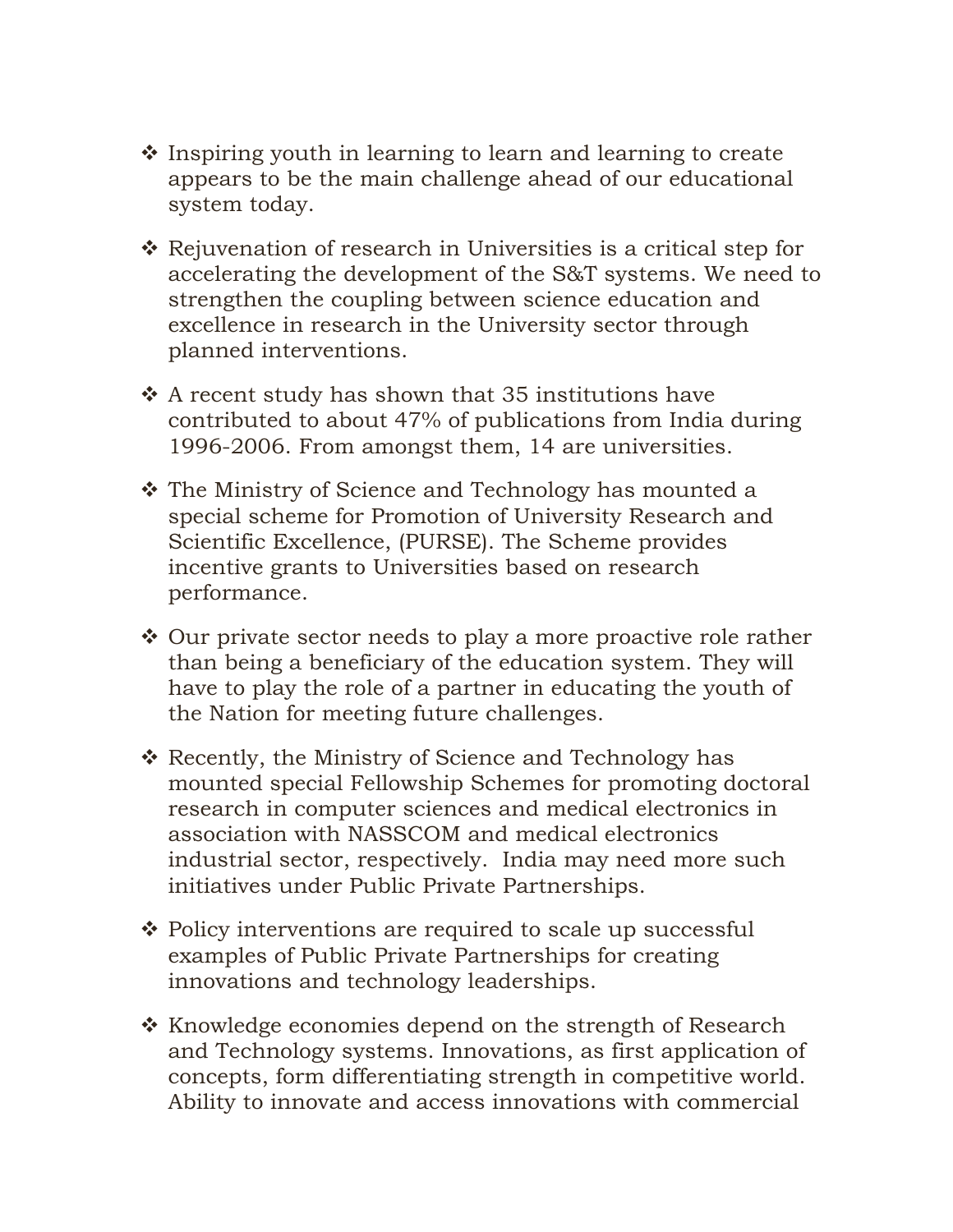advantages will determine the future growth potentials of Nations.

- The world has selected a technocratic-push model for promoting innovation systems. The process of innovation seems the most focused priority in the global competition.
- ❖ Quality science education and attraction of talent to careers with research are critical requirements for promoting excellence in research.
- The Annual session of the Indian Science Congress has been convened in the salubrious location of Shillong, for the first time in the North Eastern Region.
- \* I owe my contributions to my teachers and mentors. I thank them all on this special occasion.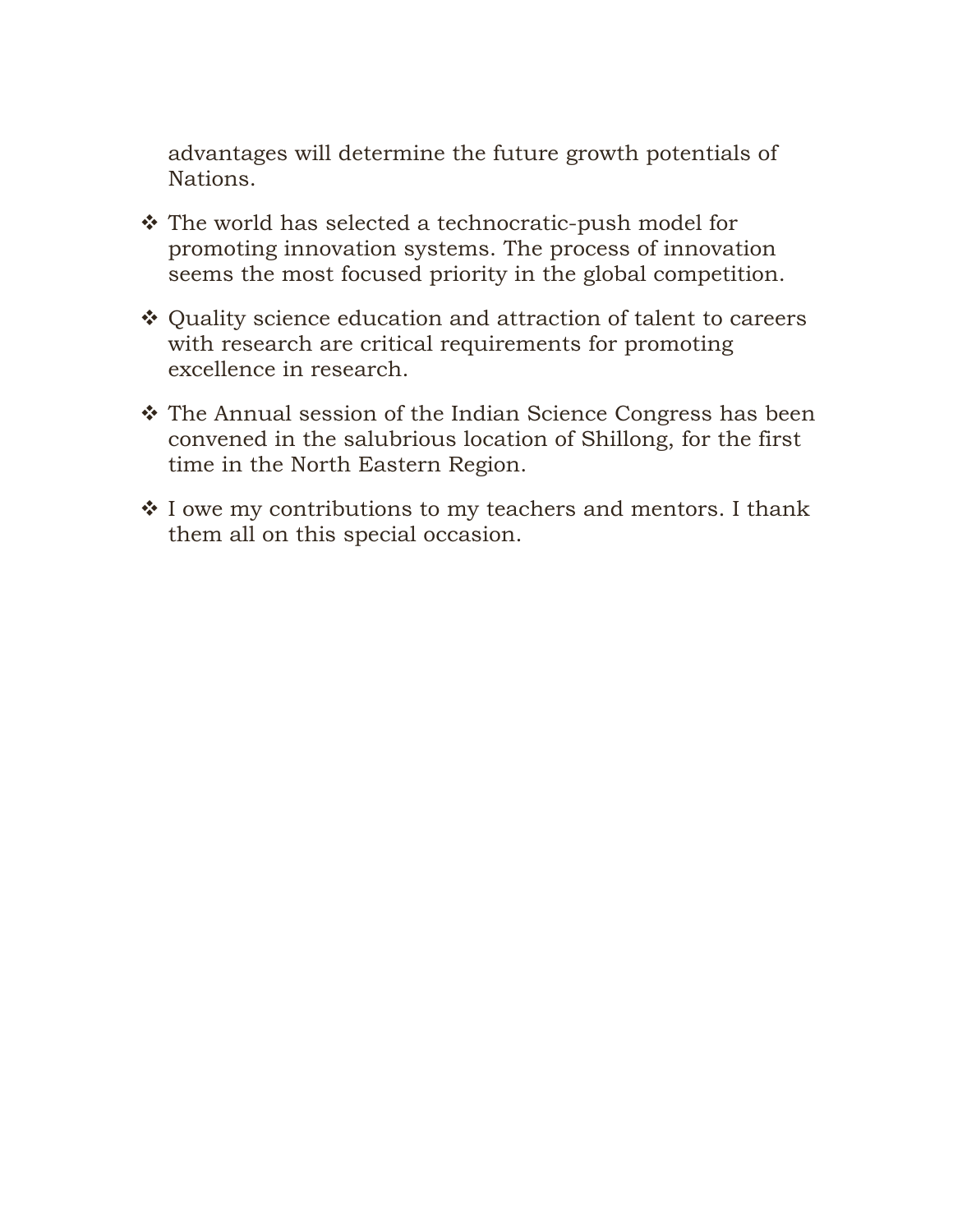## **OUTCOMES OF MISSION MODE R&D AGENCIES**

- The national outcomes of CSIR have been showcased through a special session at the science congress
	- Importance of some initial research results from CSIR laboratories and CSIR 800 programmes has been stressed.
- The pubic face of DRDO as an organization with a commitment to deliver applications of science in a time bound manner has been highlighted.
- Details of Chandrayaan I exploration have been presented. Some Initial



data from the moon mission revealing the surface morphology of moon hitherto unobserved has been shared

## **CSIR Adapting to Changing Needs**

- **Glorious Past** 
	- ♦ Foundation of R&D in the country
	- ♦ Making country self-sufficient in key sectors
	- ♦ Solution to some basic nagging problems

## **Challenging Present**

- ♦ Making India proud in High Science
- ♦ Catalyzing industrial growth
- ♦ Nurturing Human Resource in S&T
- ♦ Pioneering India's Intellectual Property Movement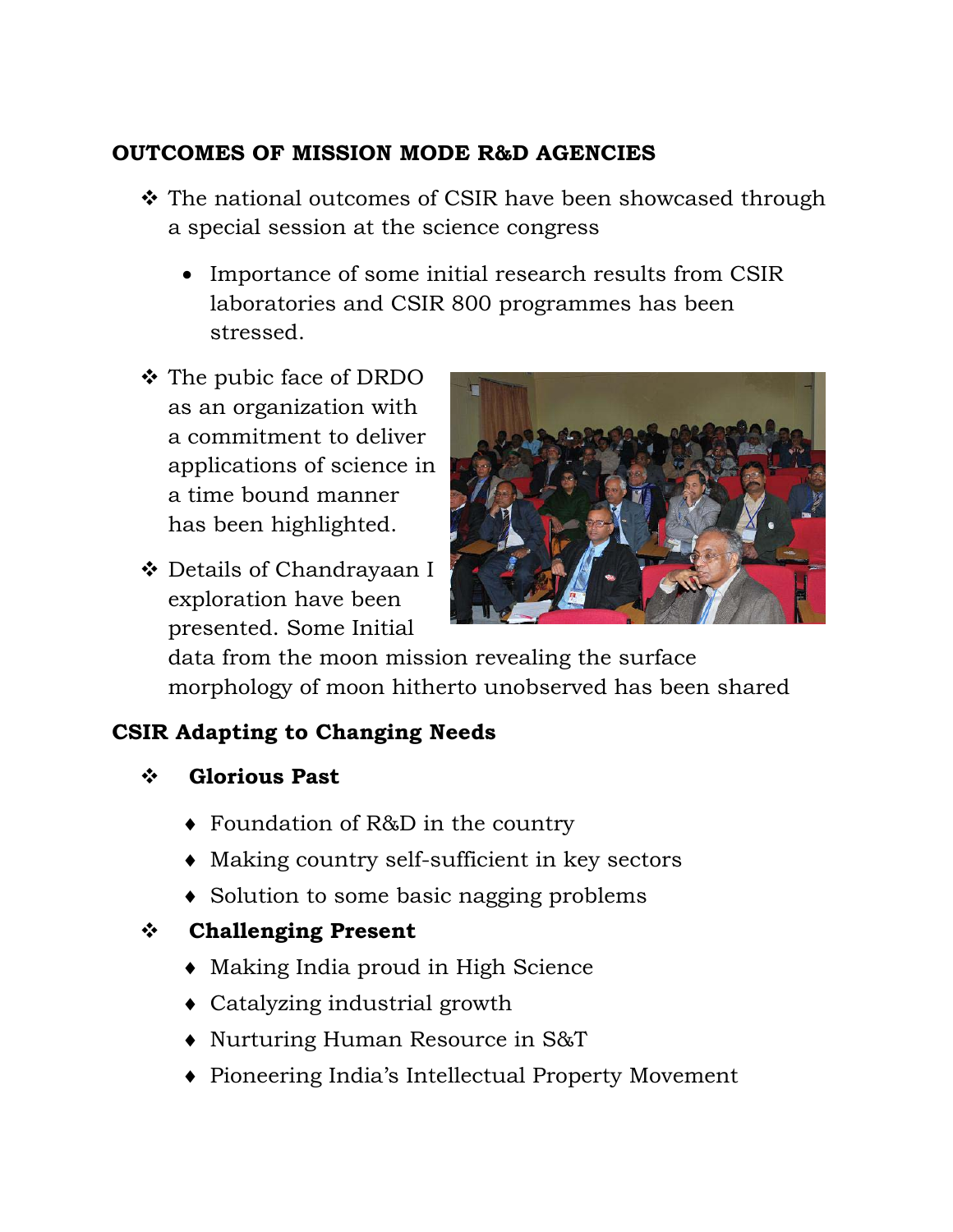## **Promising Future**

- ♦ S&T intervention for inclusive growth through: potable water for all, low cost nutrition alternatives, affordable drugs, diagnostics and biomedical instruments, wealth from waste and sustainable energy
- ♦ Unleashing Indian S&T programme through innovative public-private partnership models for meeting global challenges

## **Public Face of DRDO**

- Public face of DRDO as focused research organization has been presented
	- Ensuring peace in non conventional environment
	- Building strength in extreme environment (high altitude, vector control and water quality)
	- Key Technologies (NBC, SATCOM, Fuel cell, Biodiesel, health, water and food)
	- Biomedical and technological applications (New materials and methods)
	- Societal missions in NER development- Ecofriendly technologies)
	- Water, health, energy and food security

## **Accomplishments and Path forward of ISRO**

- ❖ Special session on Chandrayaan 1 presented by theme leaders of ISRO
	- Some images received were presented
	- Space mission and plans of ISRO up to 2025 were revealed. This included
		- o Manned moon mission and Mars mission
		- o Connecting moon mission to applications for societal programmes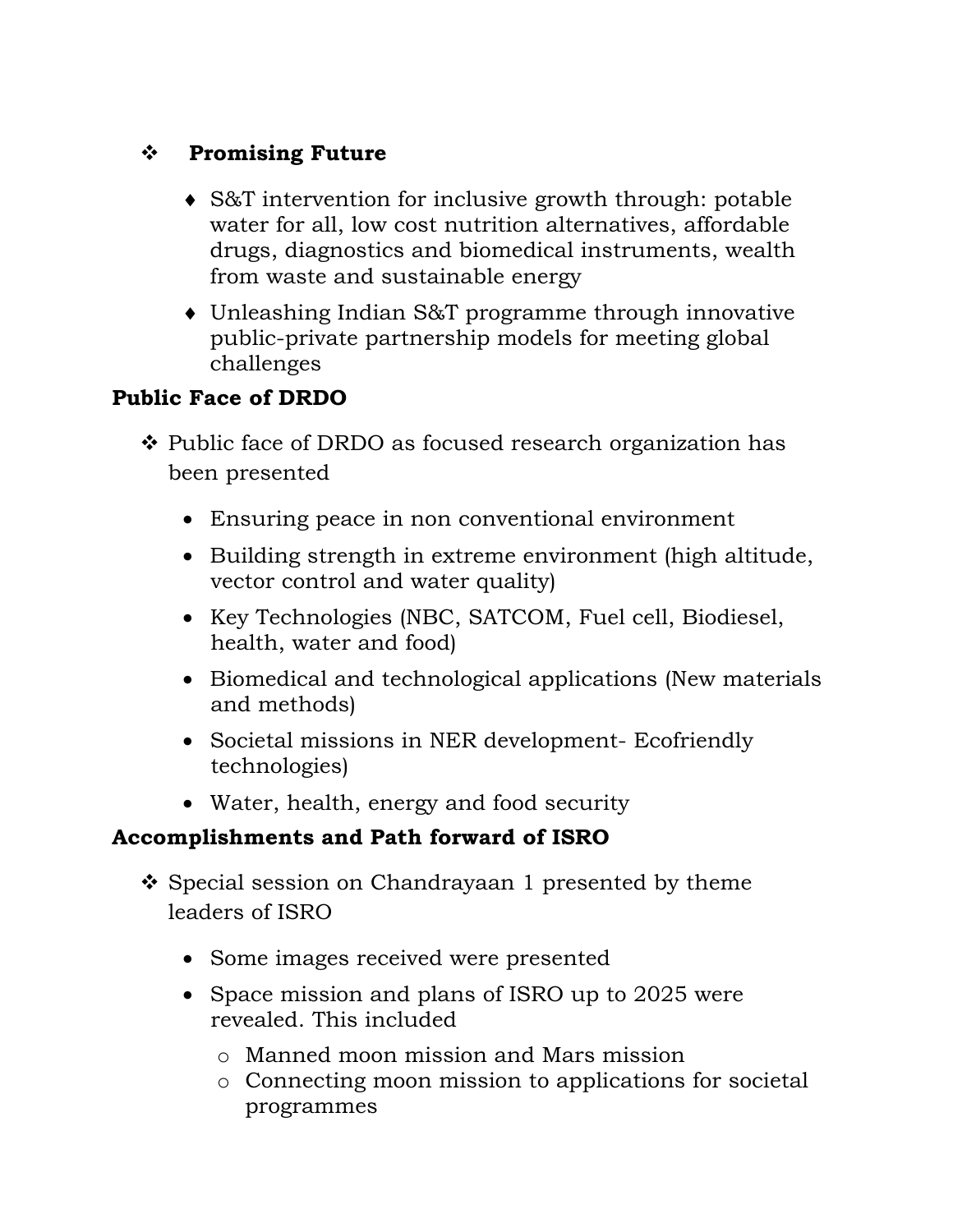## **Recommendations from Panel on Climate Change**



- $\cdot$  In view of the complexity of the climate change, the responses are required on the three aspects (High resolution climate modeling, Innovative energy technologies (hydro, renewable, nuclear) and Adaptation strategies
- Building of large computing power and needs for plan for low carbon future, policy frame work for insurance and financing adaptation, public awareness and education on food security, Job expansion programs in rural area to combat urban inflow, Renewable energy sources for rural development (solar) have been stressed.
- ❖ A School on BARC model for developing human resource on adaptation and mitigation of climate change and changes in life style pattern recommended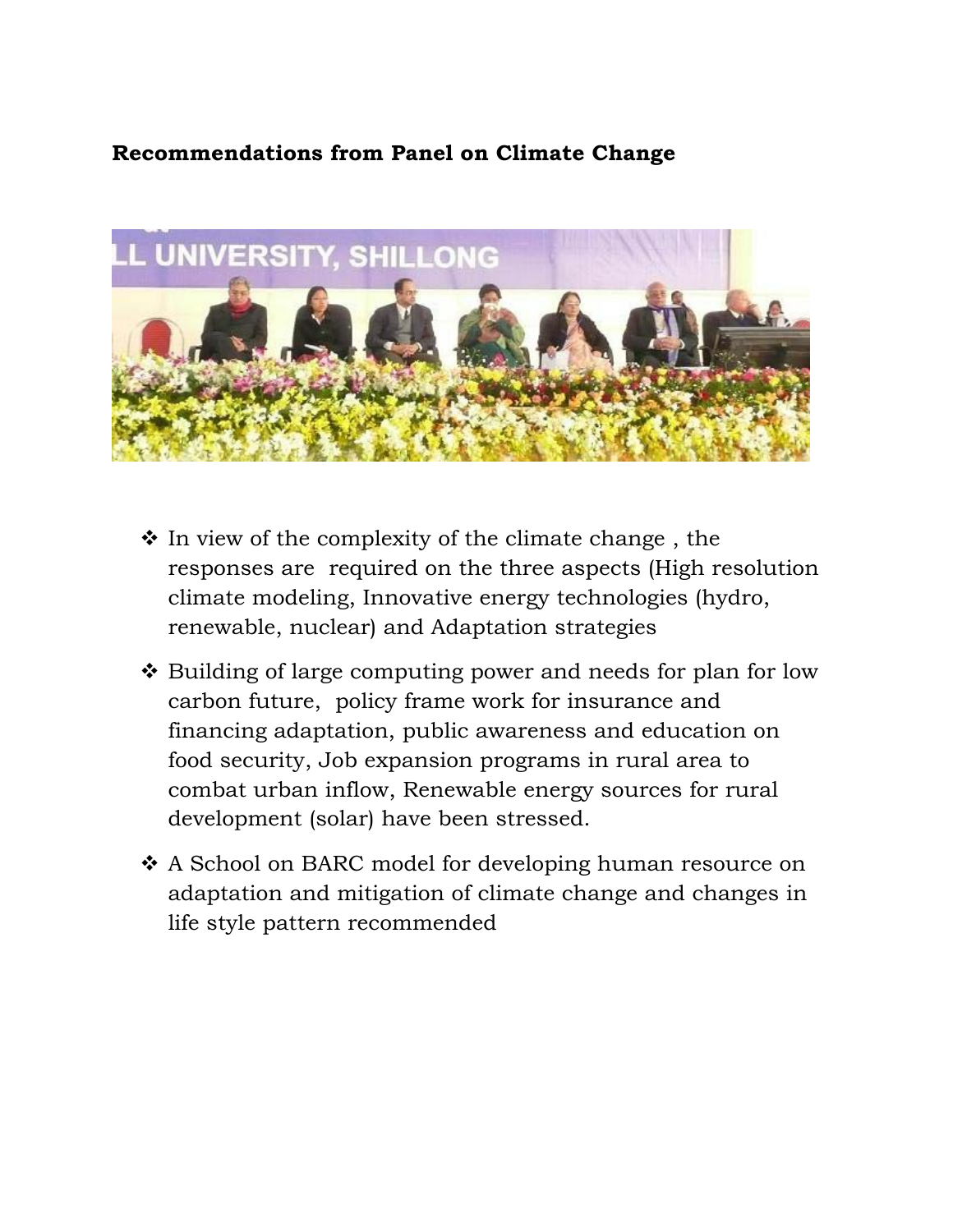## **Recommendations from Public lectures**



- Passion for pursuit of science is essential. Excitements in learning and teaching science must be rekindled through active programmes.
- Space research is exciting. Human Resource building for accomplishment of India's space objectives is essential.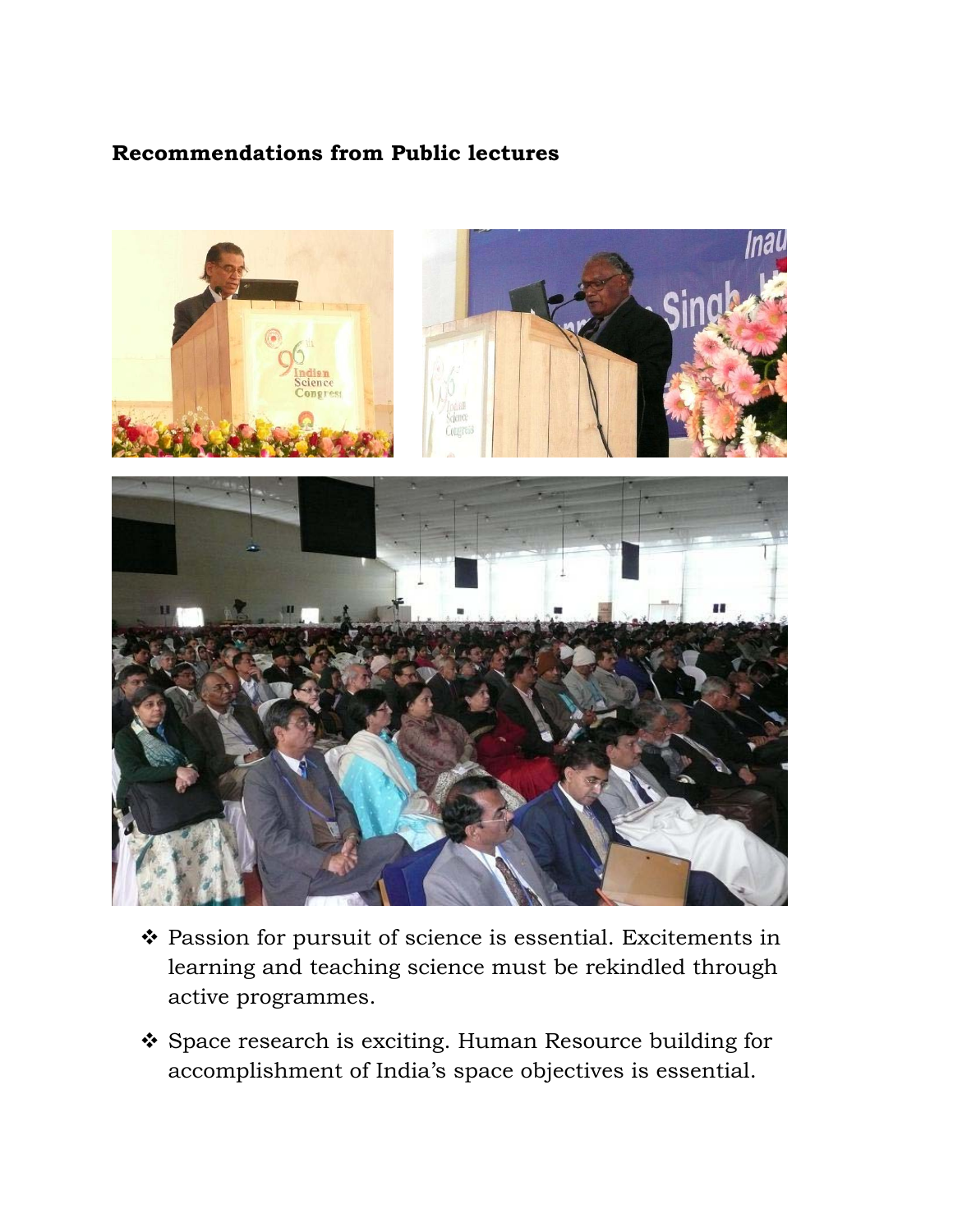- ❖ Establishment of a center for promotion of biovillage concepts and HRD initiatives in the NER
	- 2000 fellowships for MSc and PhD level education of youth from NER is recommended for sustaining the research establishments in the NER
- Composite culture of learning science with art may be promoted for linking passion and joy of learning science
- Indian Science Congress should develop a road map for developing mission mode research programmes in consultation with agencies and universities
- A mentoring programme for 50 school children with young scientists and for 200 teachers with 200 scientists may be arranged

## **Recommendations from the Frontiers in Science Seminar**

- $\cdot$  Institution of Post doctoral fellowships with flexibility as a National initiative
- ❖ Improved access to R&D facilities for doctoral students even at the fear of frequent breakdown to be promoted
- ❖ Easier facilitation for accessing the provisions of ongoing national programmes through management support systems
- $\cdot$  Need for some institutional level cultural changes for academic pursuit has been stressed.

## **Recommendations from special Sessions**

## **Mega science**

• India must actively participate in global mega science projects like LHC and FAIR and lead the establishment of Indian Neutrino Observatory (INO) in India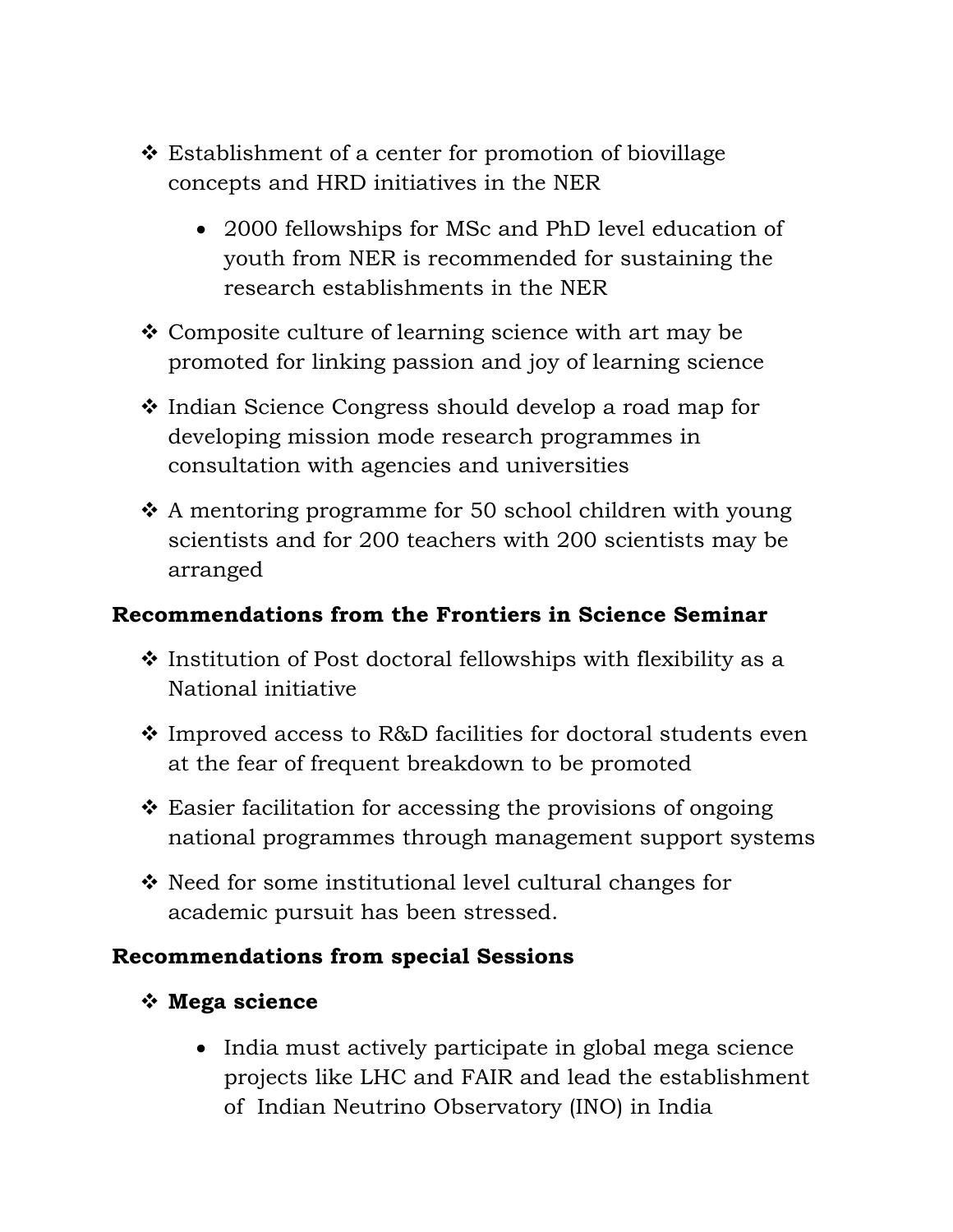• Engagement in the International dialogue on mega science projects must continue more aggressively

## **Astronomy and Astrophysics**

• Parallel effort to develop indigenous capacity for large facilities for astronomy in India and participate as a member in international projects on mega telescopes namely Giant Segmented Mirror Telescope and Square Kilometer Array must be made. The initiatives of DST for the preparation of Detailed Project Report for the participation of India in large and global telescope facilities must be supported.

## **Teacher mobilization**

- Project based learning for relating education to real life experience must be promoted. Educators must be enabled with local examples. Some carefully designed in service training programmes will be gainful.
- PPP initiatives for teacher mobilization have been stressed

## **Women in Science**

- Measures for Global capacity building: Gender equity, Access to information, Retention of girls in leaky pipeline, specially at the tertiary and mid-career level
- Technological Empowerment of Women at the grass-roots essential: Training of the trainers, setting up Knowledge Centres, Institutional framework, Generating a cadre of women scientists and engineers, empowering women at the grass-roots, Community base projects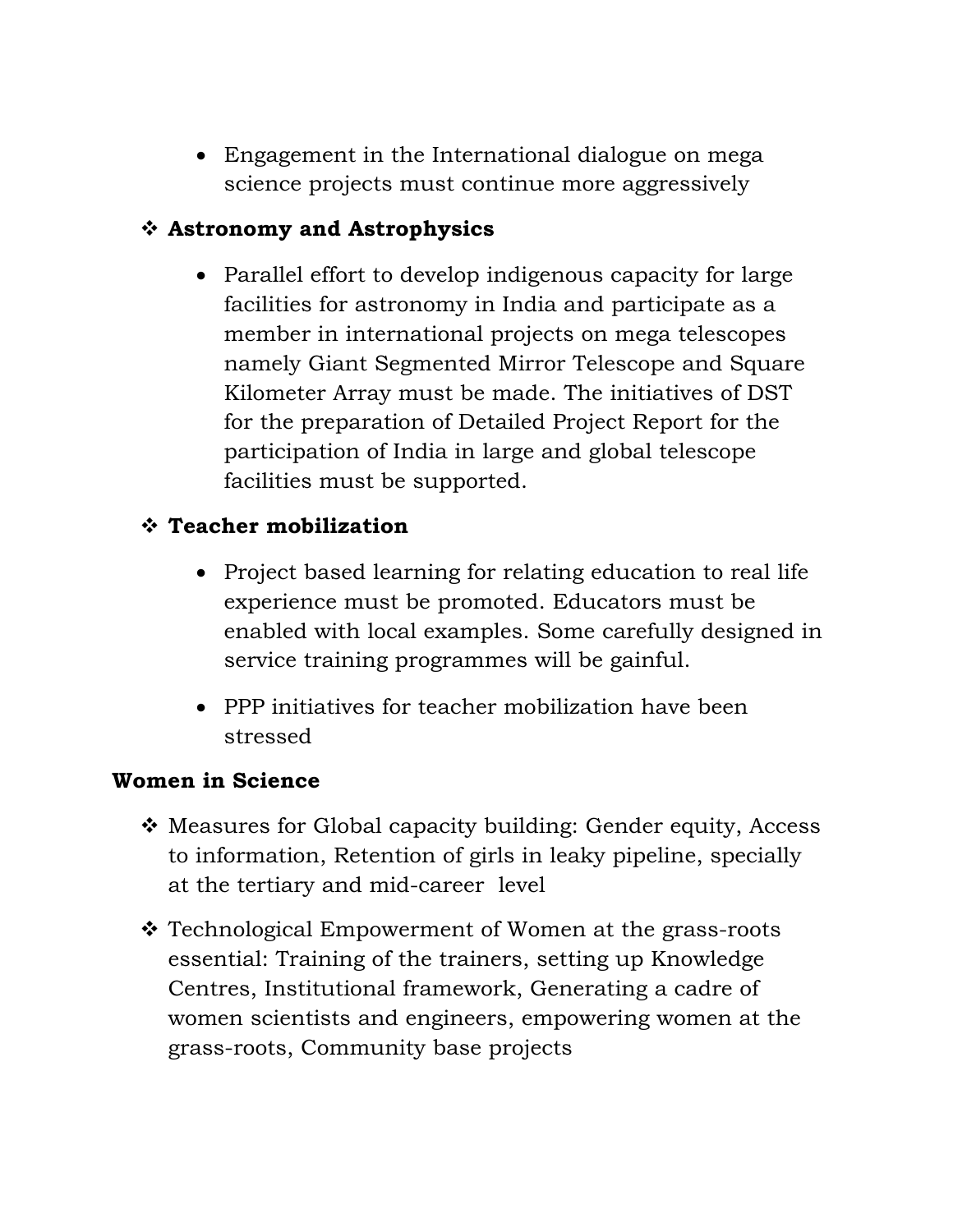- Skill empowerment: to ensure livelihood at the grass root level, identification and development of appropriate technologies, establishing training and mentoring centres, promoting entrepreneurship development, ensuring financial assistance and setting up knowledge centres
- National Data Bank and Road map: on women in Science and implementation of gender auditing recommended

## **Recommendations from special Sessions**

## **Children Science Congress and Science Communication:**

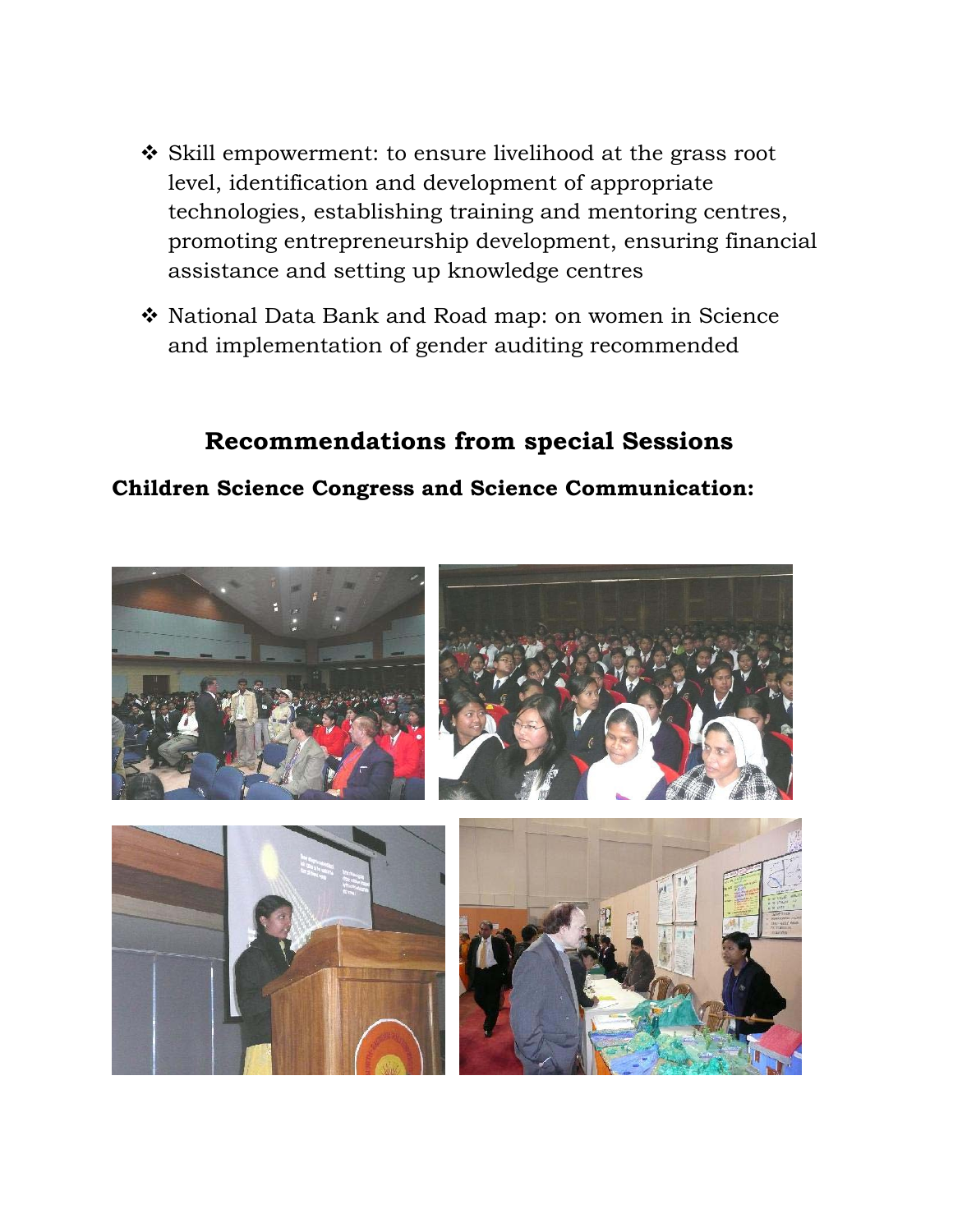- Science Exhibition from Children Science Congress and other streams
	- There is a need to enhance the content of scientific principles embedded in the project exhibits.
	- Review of the children science congress modalities and possible mentoring support for about 10-15 successful teams with young researchers through institutional arrangements
	- Present effort on science communication could be reshaped to address theme based science communication( for e.g climate change, S&T measures for combating terrorism)

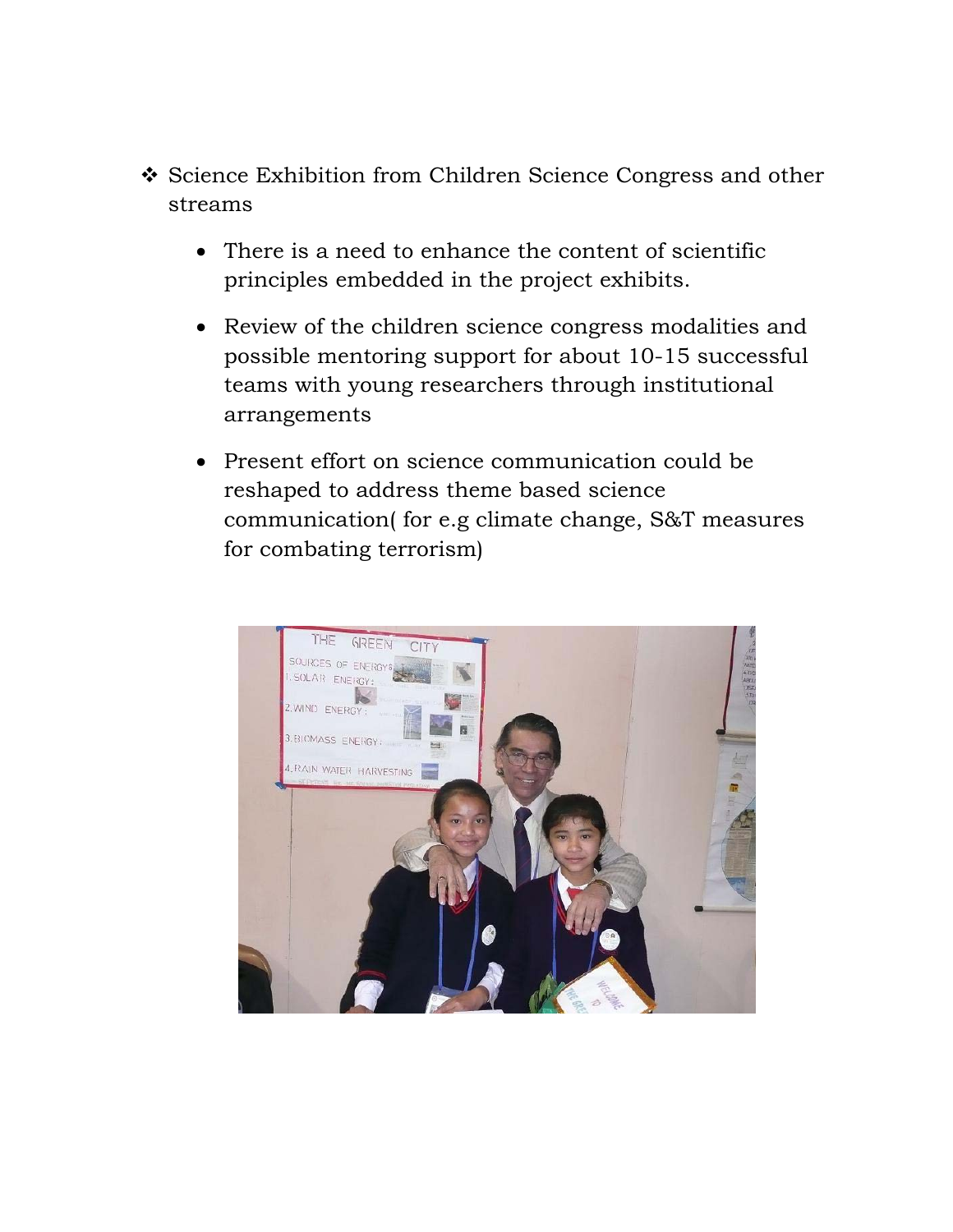## **S&T Issues of North Eastern Region:**

## **Biodiversity Conservation and Traditional knowledge**

- $\cdot$  Biodiversity of India mapped. India being one of the 12 global hotspots in Biodiversity, all measures for conservation and protection to be undertaken. Frame work on global agreements on biodiversity conservation detailed, goal accelerated research on biodiversity of NER recommended
- Parasitic infections on life forms particularly in livestock highlighted. Vermicidal and Vermifungal and Medicinal values of some plants from NER and actions against parasites were stressed.
- ◆ Plants endemic to the region stressed. Critically endangered species of bamboos were mentioned. Wild ornamentals offer an opportunity. More than 450 of 960 medicinal plants in trade originate from NER. Conservation of plants in high trade should be ensured. Capacity building in Taxonomy stressed. Establishment of forest gene banks and data bases proposed.
- ❖ Ecosystems of NER offer rice cultivation. One crop per year is practiced. Productivity per hectare in various states has been presented. 3967 rice germplasm have been collected. Tallest rice plant of the world is reported in NER. In-farm conservation of rice varieties recommended
- \* Traditional Knowledge Systems (TKS) of agro forestry and livelihood highlighted. Disease management of betel in Meghalaya without pesticide highlighted. Roles of traditional knowledge and modern management of resources stressed.
- TKS specific to Meghalaya stressed. Return of natural remedies is indicated. Benefits of Diversity of knowledge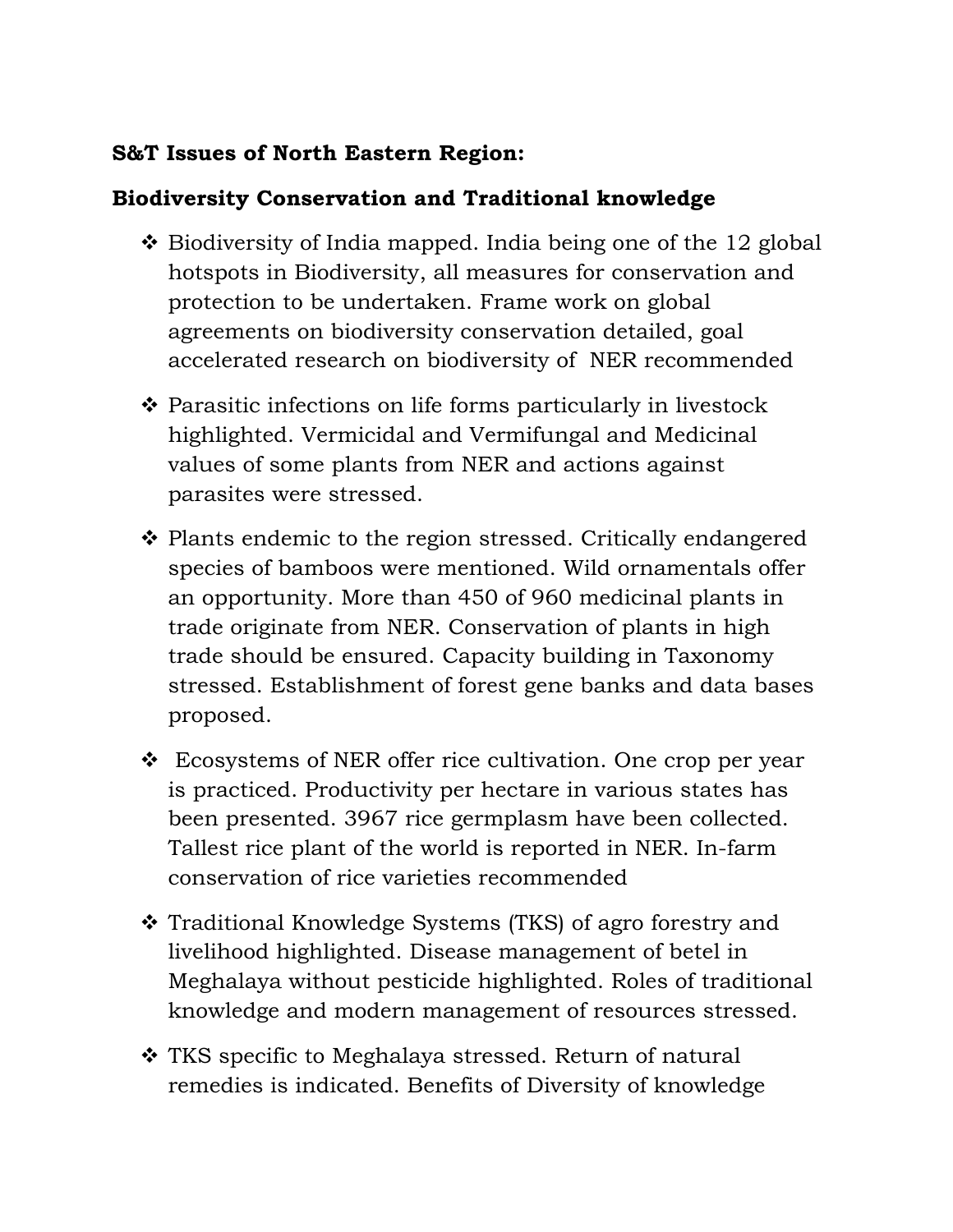systems are emphasized. Formation of Scientific Advisory committee to the state is recommended.

- A nodal center for conservation and protection of biodiversity along the models of bio-village to be established in Shillong
- ❖ National Commission on Indigenous knowledge to be established
- Formation of State level Scientific Advisory Councils for all the states in the NER
- ◆ Capacity building programmes in science education and introduction of project based learning on biodiversity to be strengthened

## **Natural Disaster management, clean energy and the Panel discussion on S&T for NER states**

- ❖ Disaster management
	- Applications of space technology in management of natural disasters stressed. Remote sensing in observation, information for decision and decision for action systems could play an important part. R&D requirements of drought-like situations in NER to be connected to weather patterns under changing circumstances stressed. Landslide linkages between rain and earthquake have been related. Facilities for forewarning of natural disasters in NER have been created in the space applications center.
	- Technological frame work and insurance systems to back disaster management and mitigation as well as fiscal policy instruments like tax-emption for investments made in insurance suggested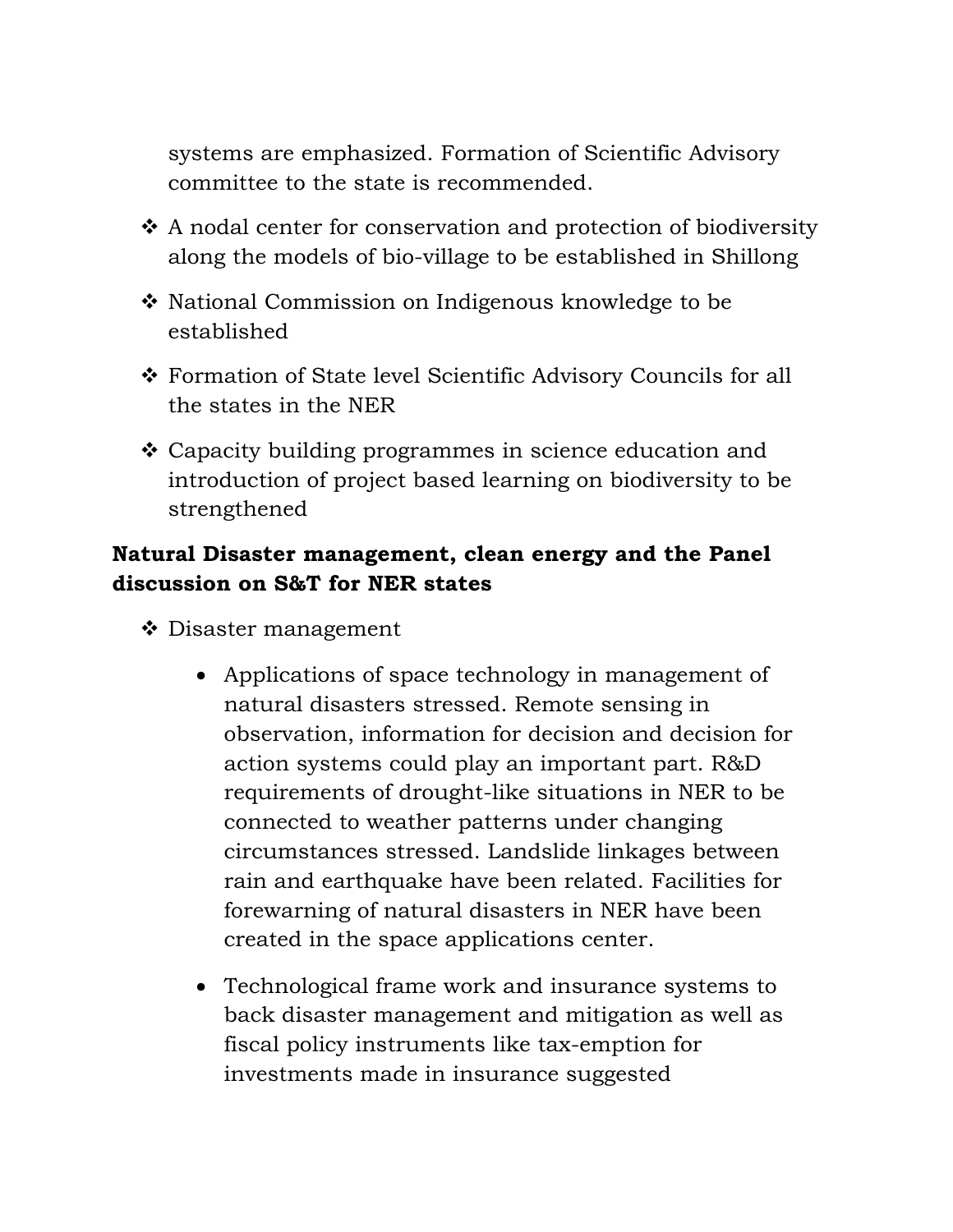## **Recommendations from Sectional Committees**

### **Environment and Climate Change:**

- **Climate change** will have serious adverse effects on Indian agriculture. Resource-conserving technologies involving zero- or minimum tillage, laser aided land leveling, crop residue management and crop diversification can help in mitigation and adaptation to climate change. (AFS)
- **Water Management:** Water is already a scarce resource and is going to be scarcer in future. To solve this impeding crisis there is an urgent need to increase water use efficiency, prevent wasteful and ecologically harmful use of water and harness the benefits of the technologies such as laser-aided land leveling and drip irrigation through their rapid transfer. The productivity of rain-fed areas could be enhanced through integrated watershed management. (AFS)
- **Goals of Environmental Integrity:** For environmental integrity it was suggested to set following goals: (ENGS)
	- a. 24/7 Water supply
	- b. 100 % access to sanitation
	- c. Zero open defecation
	- d. SWM collection, treatment and disposal
	- e. Eco-friendly industrial processes
	- f. Reduction in travel need
	- g. Restoration of habitat for all living being, and
	- h. Mass Societal Awareness to Consciousness to make all technological inputs creditworthy/bankable, financially stable and inclusive
- **Collaboration in Environmental Management:** Universities and National institutes be encouraged to collaborate with NGOs, Environmentalists and Mass media personnel to generate awareness for Environmental management especially to replace the use of chemical fertilizers, pesticides and other toxic compounds with more eco-friendly bio-fertilizers and bio-pesticides etc. (ENVS)
- Active environmentalists be involved to train Rural mass depend more on the locally available bio-resources to generate their livelihood. (ENVS)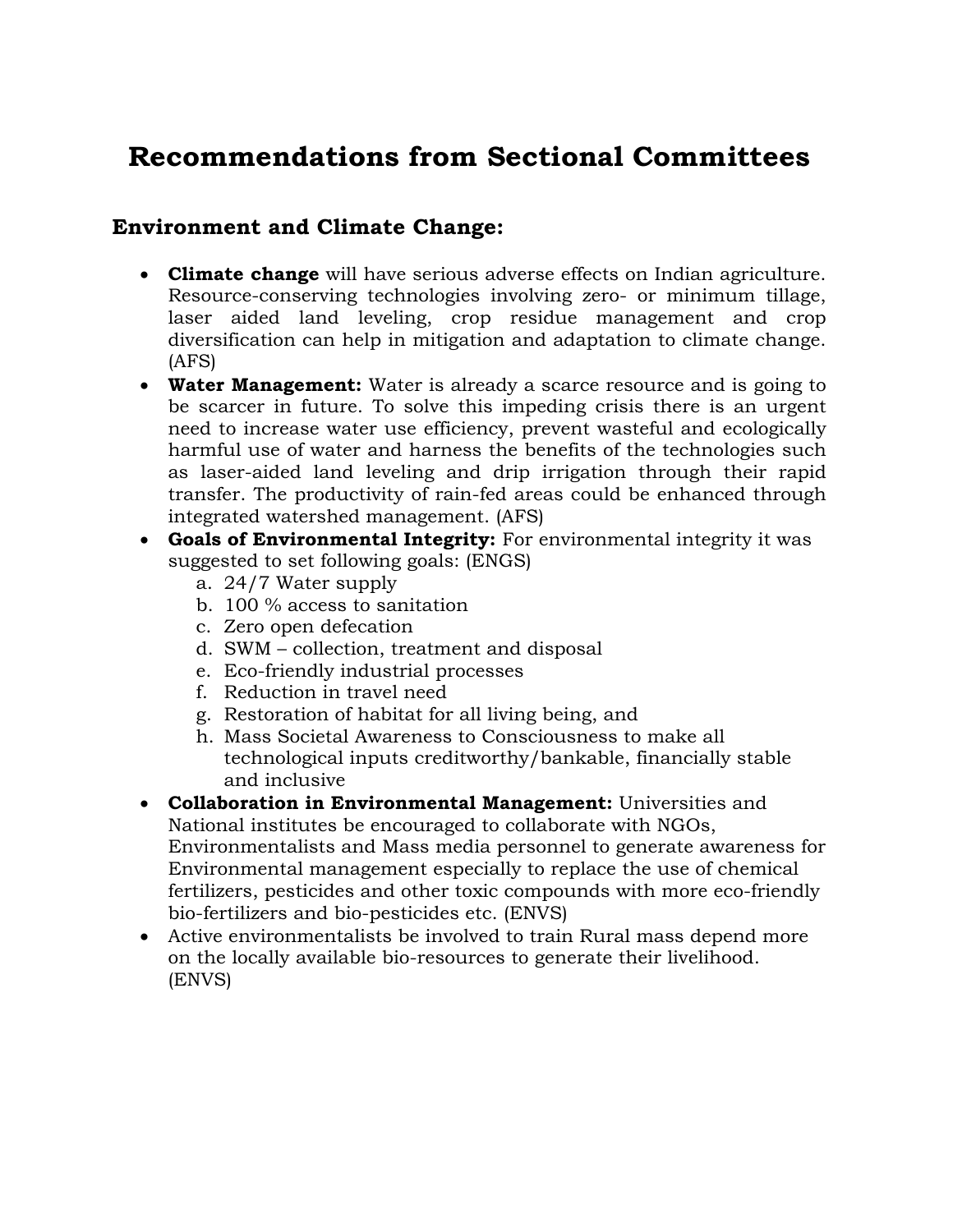## **Biodiversity:**

- **Biodiversity:** Mechanism needs to be developed for regular monitoring of the status of all types of biodiversity in the country with a view to conserve and ensure sustainable utilization for rural livelihood. Bioresources are the wonderful gift of the nature to society, whose sustainability can be effectively linked to rural livelihood and economic development, so science education should aim at attracting talent for proper management and sustainable utilization of bio-resource. Steps should also be taken to mitigate looming dangers of climate change. (AVFS)
- **Exploration:** Programmes needs to be initiated for the exploration of other less known potential varieties of life forms with a view to ensure livelihood and food security. (AVFS)
- **Horticulture:** Scientific work on introduction of temperate fruits on right varieties/healthy bud wood shall be carried out for introduction in N.E. region. The possibility of cultivating wild edible mushroom shall be explored for helping the prosperity of farmers through plants and adding to food and nutritional security. NE region has very rich biodiversity, hence, rare and beautiful orchids shall be exploited for commercial production. (PLS)

## **Education, Training and Attraction of Talents:**

- **Revision of Syllabi:** Emphasis on strengthening of classical zoology in the syllabus of UG and PG programs, as it is not reflected in the new UGC syllabus. (AVFS)
- **Attraction of Talent:** In order to make India a science based society urgent steps need to be taken to avoid early exclusion of talent from science stream at  $10 + 2$  level, instead be given comprehensive science education encompassing all the streams of sciences till graduation level. Science policies to need to be developed with the objective of attracting young talents. (AVFS)
- **Earth Science** education should be introduced at Pre-university level. (ESS)
- **Curriculum:** The young children should be attracted with the capabilities of science through their school curriculum. In order to allow matching of the inclination of students we should introduce more flexibility of choice of subjects. We also need to introduce Flexible and multi choice higher education system in science. Fundamental science studies have to be made more remunerative in order to strengthen the foundation of core science education. (ENGS)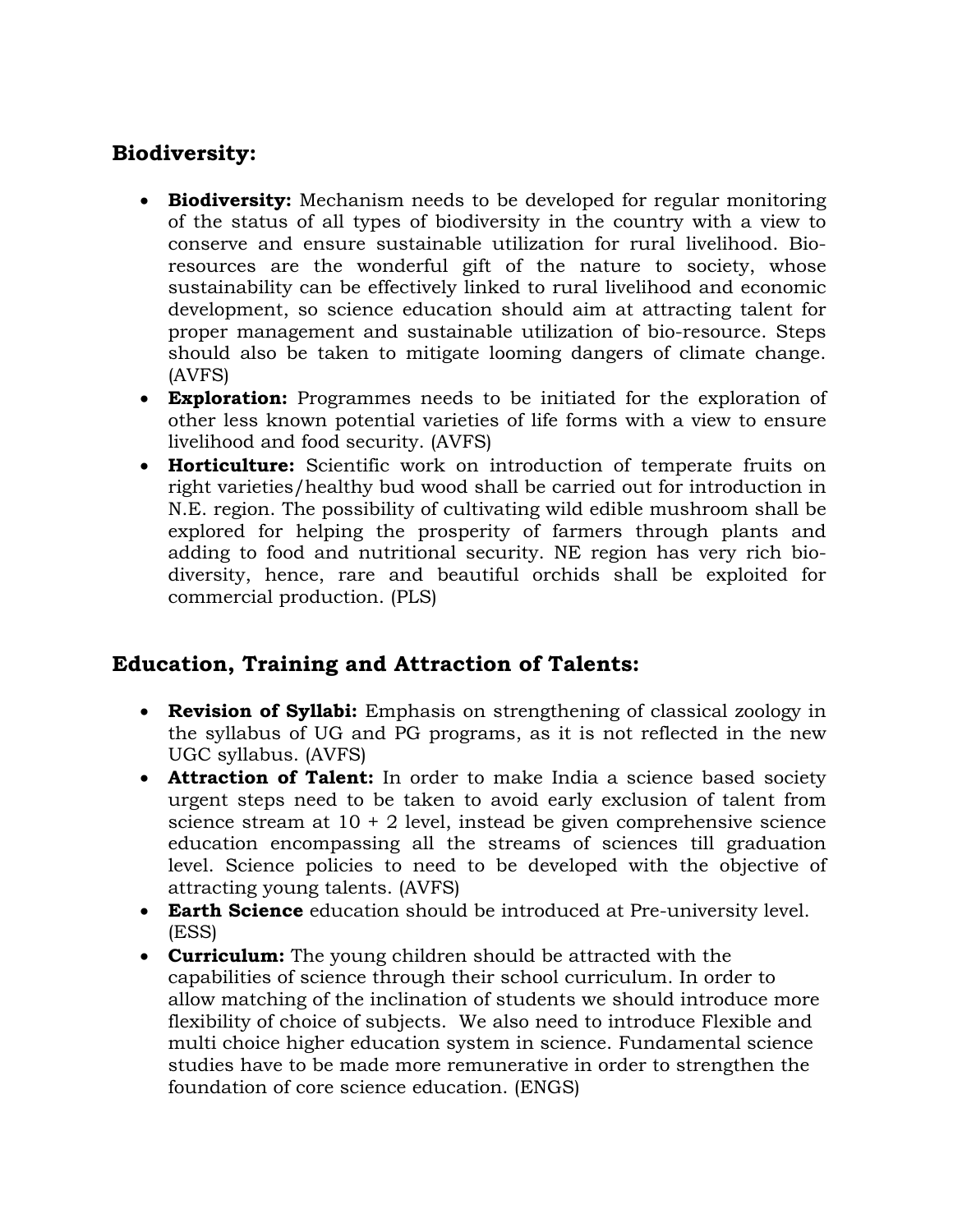- **Education:** A compulsory paper of Environmental Economics is introduced in the Universities at Degree level to impart training in cost effective eco-friendly environmental management using local resource. (ENVS)
- To attract talent in the field of Research on Materials, sufficient publicity should be given among the institutions. (MATS)
- Woman scientists/Research Scholars must be given due encouragement providing incentives. (MATS)
- **Training Programme:** Government should set up a cell/unit to organize and monitor special training programmes for
	- o School teachers to improve their skills to teach mathematics in a more rigorous manner.
	- o College teachers to be given training in various identified thrust areas of mathematics.
	- o University teachers to take up new and challenging research problems to meet the expectations of international research community. This gains more importance in view of the fact that India shall host the forthcoming ICM (International Congress of Mathematicians) in 2010.
	- o College / University teachers to help them in preparing proposals to organize various kinds of activities during " India Mathematics Year 2009 as pre-ICM 2010 activity". (MAS)
- Liberal funding be made available to research scholars and young researchers to participate in International Conferences. Participation in a conference should be given equal weightage even if paper has not been presented. Such participation should be considered as a part of training programme. (MAS)
- **Examination:** Examination pattern of secondary level should be modified in a way so as to highlight their knowledge and understanding of real life applications of mathematical sciences. (MAS)
- **Curriculum:** Efforts must be made to develop suitable courses in integrated Botany both at U.G. and P.G. levels to foster scientific development in Botany on the lines of modern biology. (PLS)

## **Health:**

• **Awareness about general health:** Although during the last few decades, the general health situation of the population has been improved but, there is still a large gap in general health between the privileged and underprivileged group (be it gender, caste and class). Imparting education and bringing awareness among the people can bridge this gap. (ABS)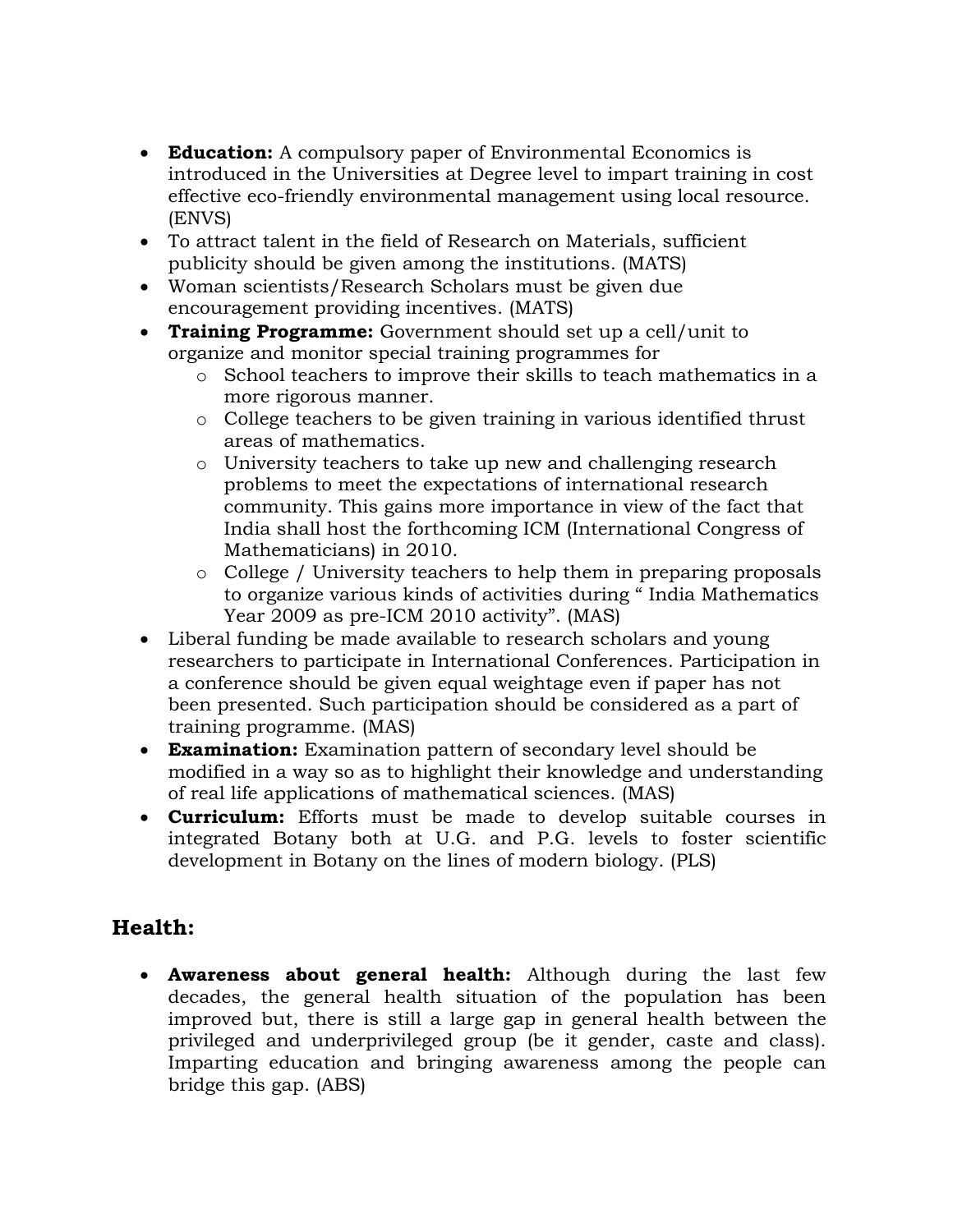- **Awareness on obesity:** Researches reveal that in India, obesity is emerging as a major health problem of the urban population. A changed lifestyle (measured in terms of food habit, work pattern, stress and so on) of the urban people is one of the major concomitants to this problem. More in depth researches are needed to address this issue. (ABS)
- **Preservation of medicinal plants:** In the wake of rise in price of western medicine, the poor people of this country are finding difficulty in treatment of diseases. Since India has tremendous floral reserve and has a history of using medicinal plants for therapeutic purpose, it is essential to promote such use. In the last five year plan, the government of India has also recognized the importance of promoting and preserving medicinal plants. Thus, future researches should attempt to develop strategies by which the indigenous people of this country can be educated and made aware about the importance of preserving the medicinal plants. (ABS)
- **Research:** Recommended to give emphasis on the research on developing affordable vaccines, remedial measures to combat different public health problems. Also researches on lifestyle changes particularly dietary management and nutraceutical interventions be encouraged. (MEDS)
- **Work Place:** Recommended to have suitable designs of work place and work environment along with tools and equipment for making the work place humane healthy and productive. (MEDS)

### **Agriculture and Forest Management:**

- **Customized Fertilizers:** The development of site- and crop-specific customized fertilizers considering plant requirement and nutrient use efficiency in boosting yield is extremely desirable due to widespread deficiencies of micronutrients. (AFS)
- **Soil Resource Inventory:** Soil resource inventory using remote sensing and GIS tools at block/village/watershed levels and integration of this data-base with socio-economic scenario should be developed for sustainable land use management. (AFS)
- **Pesticides:** Judicious use of pesticides in accordance with the principles of integrated pest management (IPM) should be promoted. (AFS)
- **Farm Mechanization:** Farm mechanization is extremely important to increase agricultural productivity. The technologies which can be taken to farmers' field are zero-till drill, raised bed planter, rice transplanter, power weeder, aero-blast sprayer, vertical conveyor reaper, and harvester. (AFS)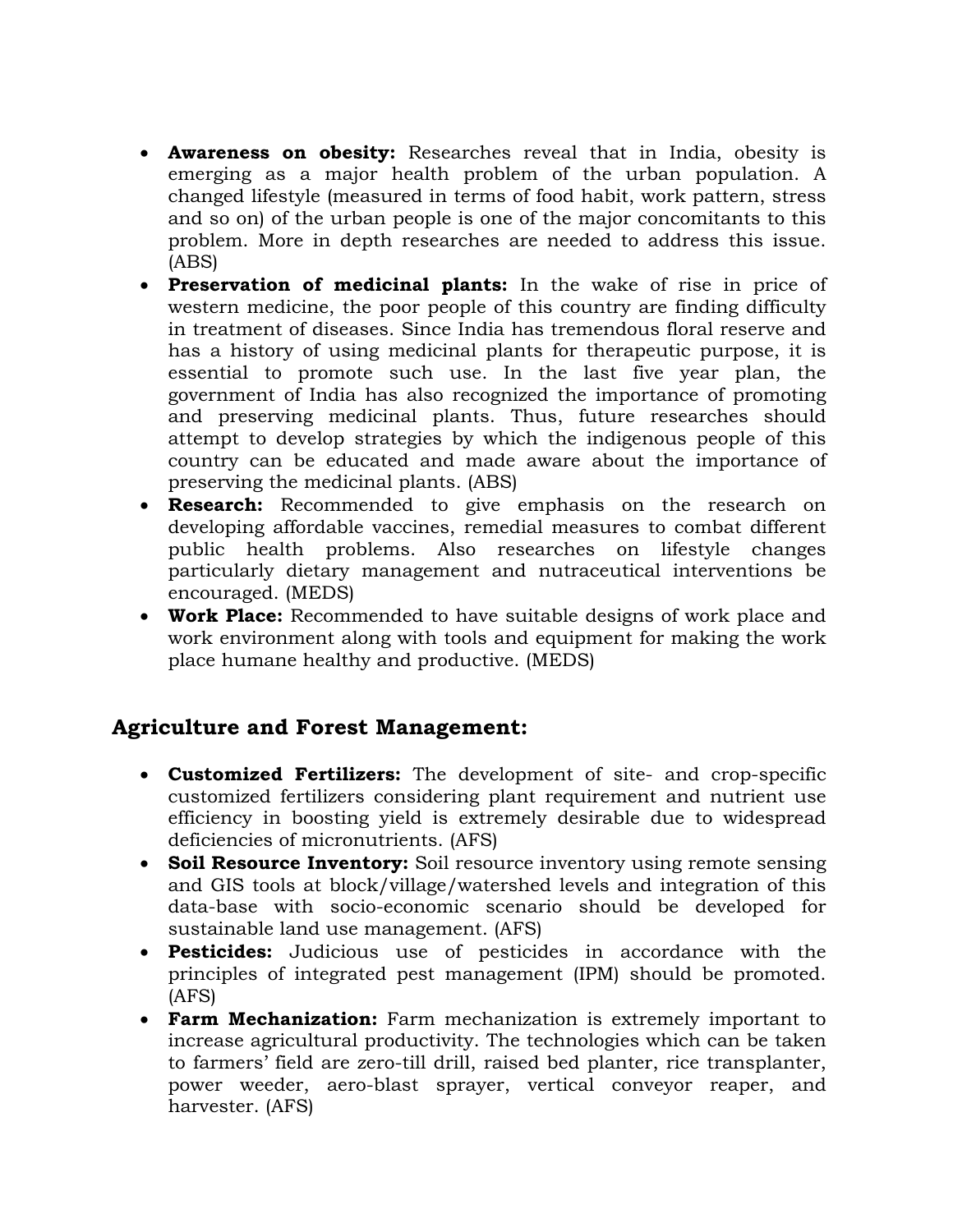- **Post-Harvest Awareness:** Creation of awareness on post harvest management and value addition in horticultural crops and capacity building should be promoted. Creation of post harvest infrastructure facilities (pack house, storage, primary processing) close to production site is needed. (AFS)
- **Forest Management:** A completely independent and autonomous cadre/ institution for focused forest research should be created. Forest management and research and development should be segregated from each other. (AFS)
- **Technology Transfer:** Promotion of field tested ecosystem specific production technologies and their speedy transfer to the potential user. (AVFS)
- **Post-Harvest Technology:** Post harvest technological advances and appropriate access to markets be developed to encourage local farmers/cultivators. (PLS)
- **Medicinal Plants:** Systematic assessment of important plants including medicinal plants shall be carried out on a holistic basis. (PLS)
- **Cultivation:** Cultivation of edible bamboo may be popularized in different parts of the country. Documentation of important plants from N. E. region producing non-edible oil may be undertaken to promote bio-fuel production. Then cultivation practices and seed stock be developed for large scale exploitation. Emphasis may also be given for utilizing the arid-zone and other waste lands for plantation of nonedible bio-fuel resources. (PLS)

## **Networking, Information and Communication Technology:**

- **ICT Technologies:** Forecasting and early warning systems coupled with information and communication technologies and crop insurance schemes will be very useful in minimizing risks of climatic adversaries and in developing contingency plans. Strengthening of Govt. institutions, private sectors, NGOs and farmers' linkages should be expedited for enhancing agro-technology delivery. Application of ICT in Indian agriculture including satellite-based distance education could be a major step in this direction. (AFS)
- **Networking:** Networking of academic institutions dealing with animal science education for effective utilization and sharing of infrastructure facilities, expertise and experience. To harness the potential of regional expertise and experience of south Asia, it was recommended to form a network of professional societies of South Asia. (AVFS)
- **Green Computing:** The focus on Green Computing Concept in Academics and Business Environment, Plan necessary measures for implementation of e-waste management. Steps should be taken for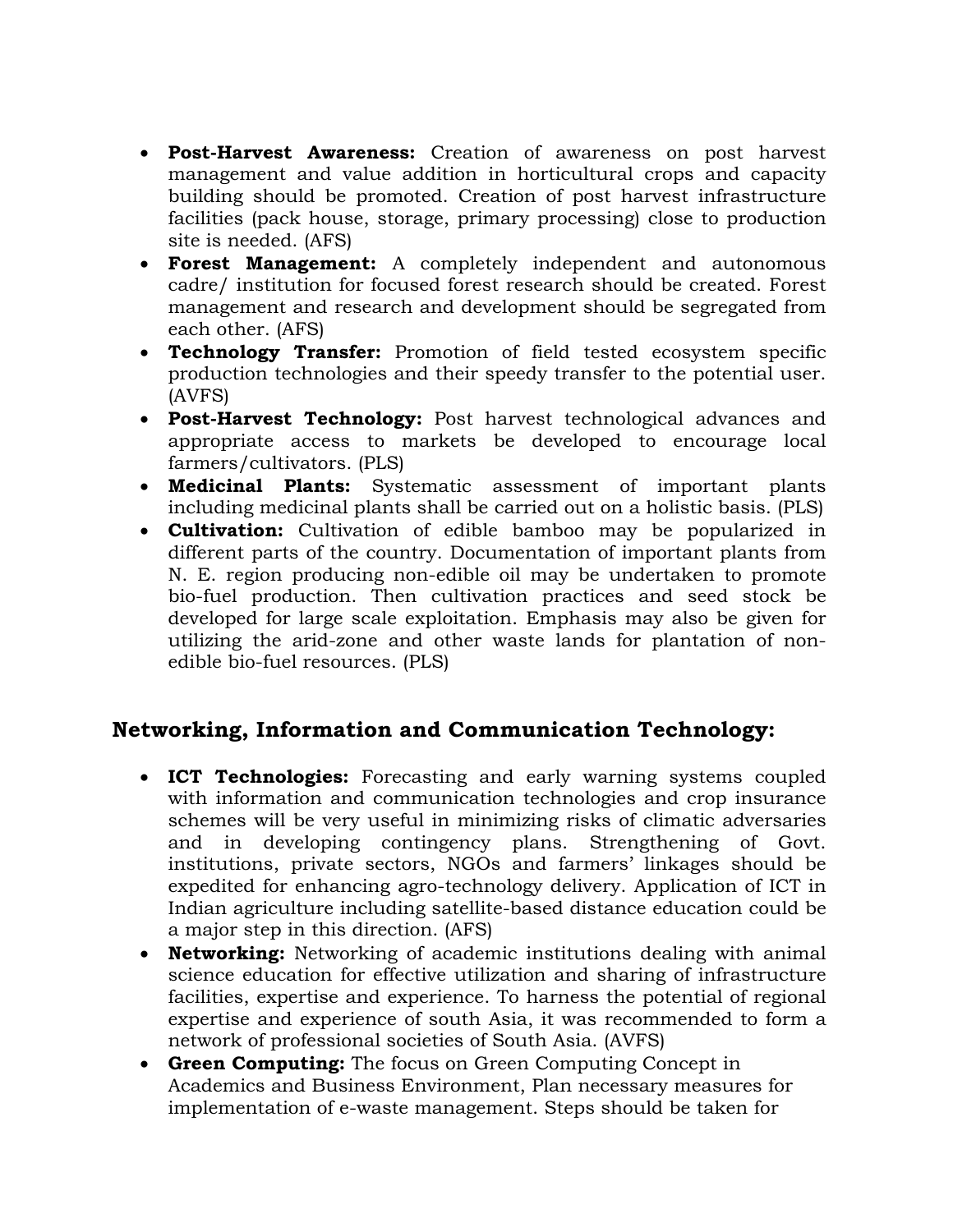starting Green Computing as an additional subject at the school level and for building awareness towards energy saving and energy management amongst people in all walk of life. (ICST)

• **Research:** To promote research activity in the area of palm-vein authentication process for identification of human features for security purpose. More thrust is needed on research activity in the area of Electronics and Communication Engineering at post graduate level. (ICST)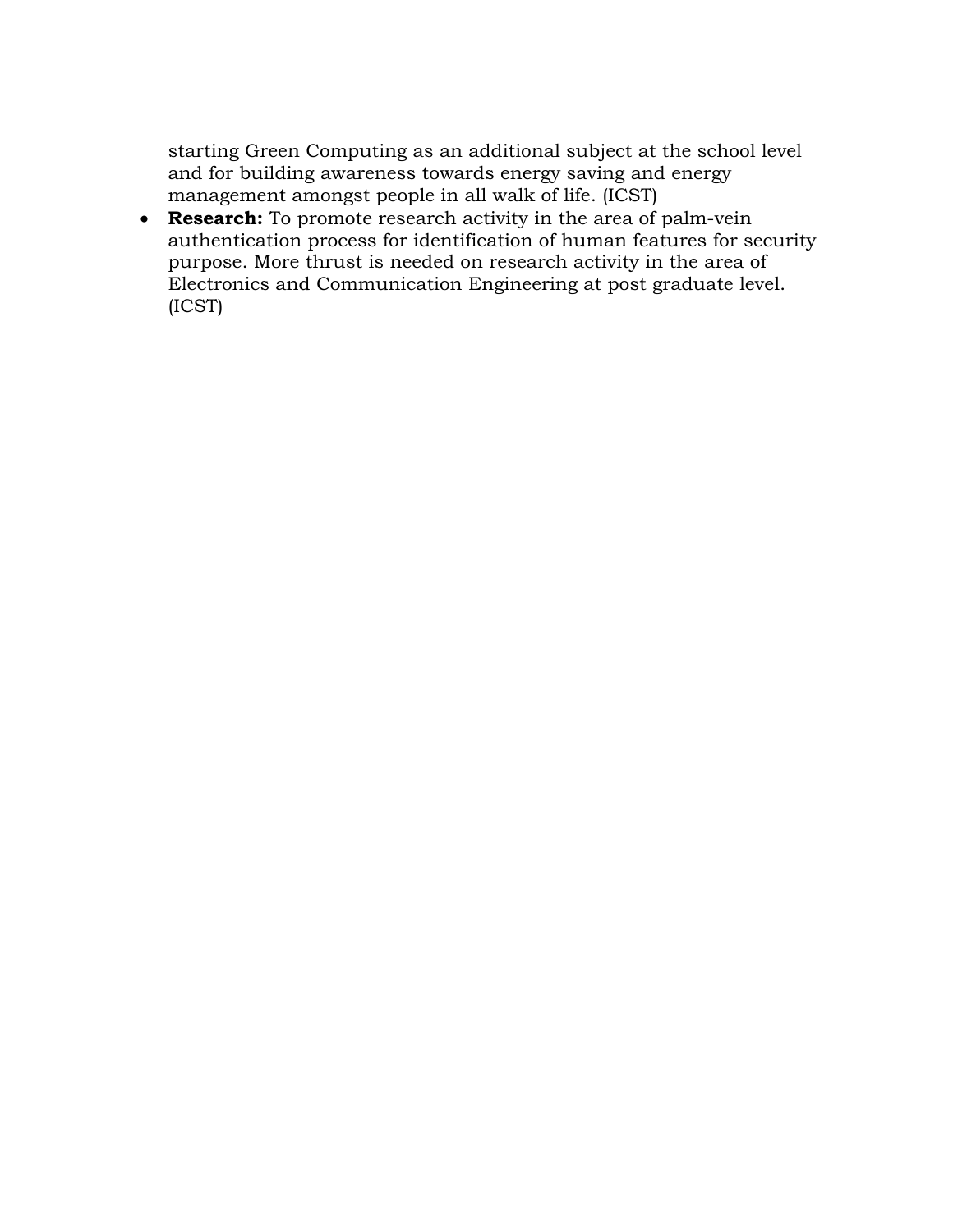## Final Recommendations from the 96<sup>th</sup> Indian Science **Congress**

- 1. Science Education systems at various levels must be reviewed and special schemes for attraction of talent for excellence in research though the newly launched INSPIRE must be strengthened though the participation of the community.
- 2. HRD initiatives for space, agriculture, industrial research must be further strengthened
- 3. Further strengthening of ongoing Indian initiatives on mega science, astronomy and astrophysics, women in science is supported.
- 4. New models for PPPs in science education as well as research and development
- 5. Teacher motivation and enabling systems including in-service training, teaching tools from local examples, project-based learning systems and implementation of some recommendations of the Inter-academy panel on new educational models
- 6. Formation of scientific advisory councils to the states in the NER for promotion of science and technology in the region. ISCA recommends that such councils may be formed by other states as well.
- 7. A special package for relating science education and promotion of research in the NER may be developed and resources made available through a special grant
- 8. Approaches for an evidence-based budgeting and policy building
- 9. Right sizing and expansion of R&D base in both public and private sector
- 10. Increased career opportunities in S&T sector for the youth and
- 11. Introduction of Performance Related Incentive Systems for the S&T staff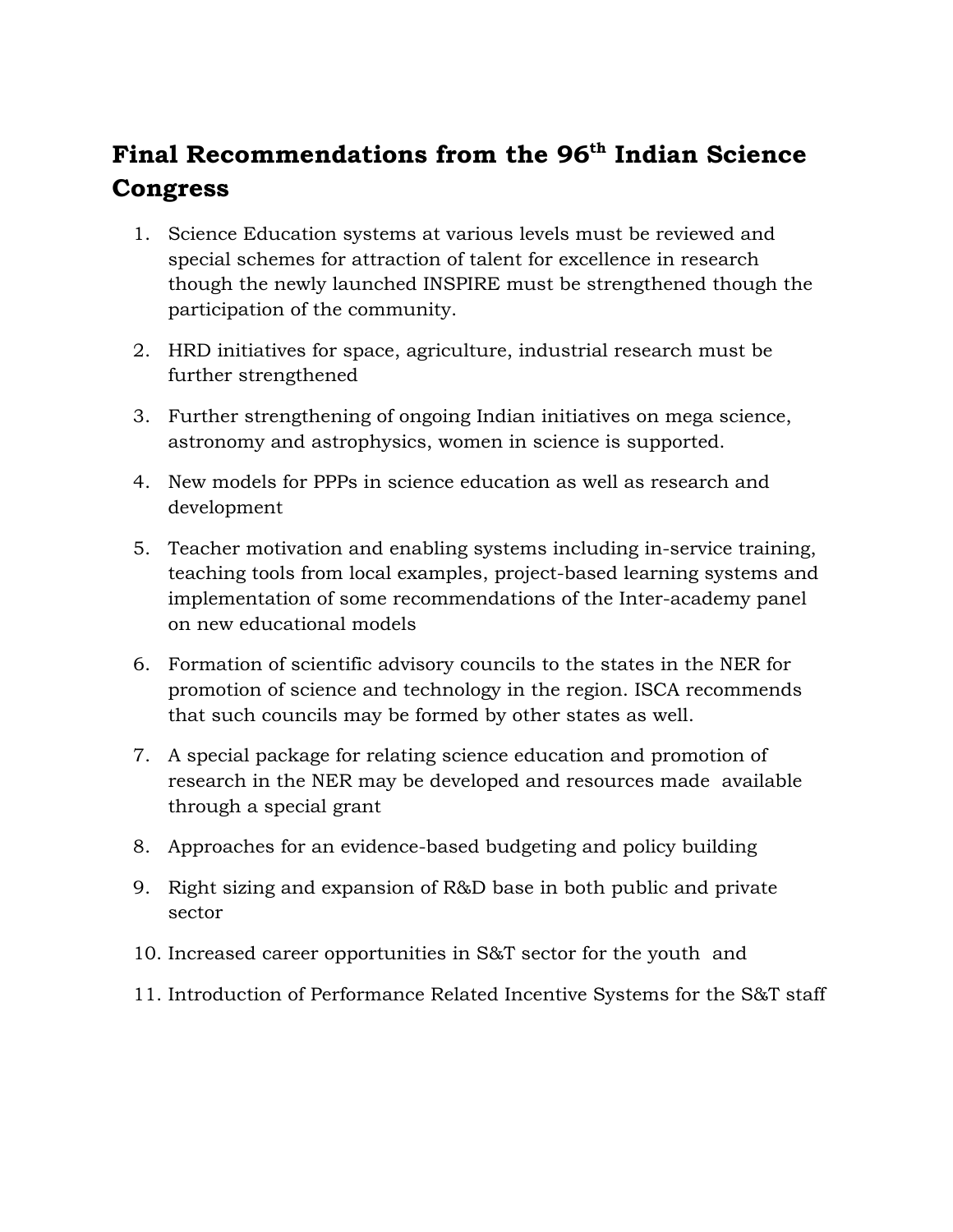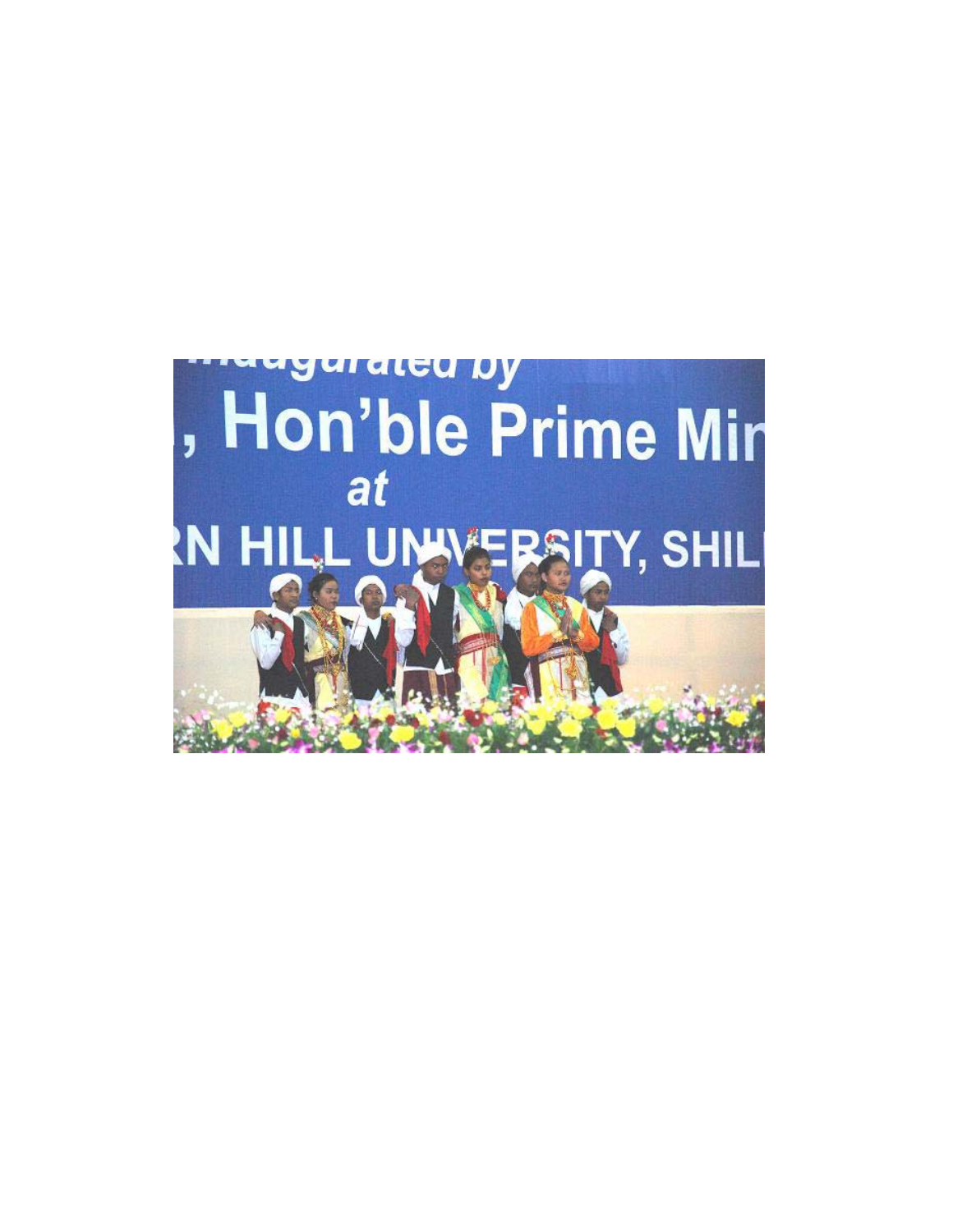## **Recommendations OF 96th Indian Science Congress (as received from Sectional Presidents)**

1. General Recommendations to the Government

#### **Agriculture and Forestry Sciences**

- Climate change will have serious adverse effects on Indian agriculture. Resource-conserving technologies involving zero‐ or minimum tillage, laser aided land leveling, crop residue management and crop diversification can help in mitigation and adaptation to climate change. Forecasting and early warning systems coupled with information and communication technologies and crop insurance schemes will be very useful in minimizing risks of climatic adversaries and in developing contingency plans. However, the envisaged mitigation and adaptation of agriculture to climate change will require enhanced awareness and skills of the stakeholders and would need substantial financial support from national and international organizations.
- Water is already a scarce resource and is going to be scarcer in future. To solve this impeding crisis there is an urgent need to increase water use efficiency, prevent wasteful and ecologically harmful use of water and harness the benefits of the technologies such as laser‐ aided land leveling and drip irrigation through their rapid transfer. The productivity of rainfed areas could be enhanced through integrated watershed management.
- The development of site- and crop-specific customized fertilizers considering plant requirement and nutrient use efficiency in boosting yield is extremely desirable due to widespread deficiencies of micronutrients.
- Soil resource inventory using remote sensing and GIS tools at block/village/watershed levels and integration of this data‐base with socio‐economic scenario should be developed for sustainable land use management.
- Judicious use of pesticides in accordance with the principles of integrated pest management (IPM) should be promoted.
- Farm mechanization is extremely important to increase agricultural productivity. The technologies which can be taken to farmers' field are zero-till drill, raised bed planter, rice transplanter, power weeder, aero‐blast sprayer, vertical conveyor reaper, and harvester.
- Creation of awareness on post harvest management and value addition in horticultural crops and capacity building should be promoted. Creation of post harvest infrastructure facilities (pack house, storage, primary processing) close to production site is needed.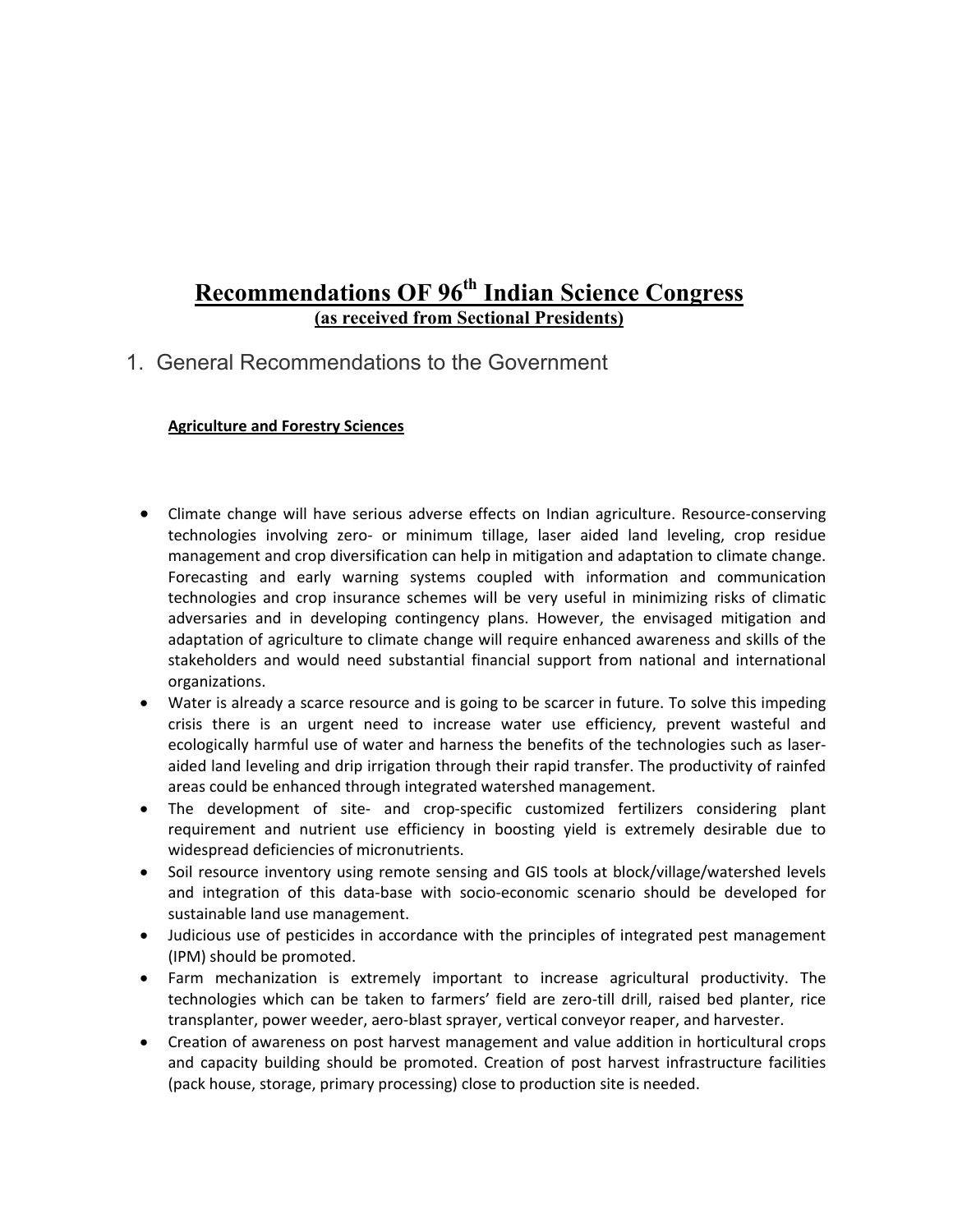- A completely independent and autonomous cadre/institution for focused forest research should be created. Forest management and research and development should be segregated from each other.
- Strengthening of Govt. institutions, private sectors, NGOs and farmers' linkages should be expedited for enhancing agro-technology delivery. Application of ICT in Indian agriculture including satellite‐based distance education could be a major step in this direction.

#### **Animal, Veterinary and Fishery Sciences**

- 1. Emphasis on strengthening of classical zoology in the syllabus of UG and PG programs, as it is not reflected in the new UGC syllabus.
- 2. Networking of academic institutions dealing with animal science education for effective utilization and sharing of infrastructure facilities, expertise and experience.
- 3. Bio-resources are the wonderful gift of the nature to society, whose sustainability can be effectively linked to rural livelihood and economic development, so science education should aim at attracting talent for proper management and sustainable utilization of bio-resource.
- 4. Mechanism needs to be developed for regular monitoring of the status of all types of biodiversity in the country with a view to conserve and ensure sustainable utilization for rural livelihood.
- 5. Programmes needs to be initiated for the exploration of other less known potential varieties of life forms with a view to ensure livelihood and food security.
- 6. Promotion of field tested ecosystem specific production technologies and their speedy transfer to the potential user.
- 7. In order to make India a science based society urgent steps need to be taken to avoid early exclusion of talent from science stream at  $10 + 2$  level, instead be given comprehensive science education encompassing all the streams of sciences till graduation level.
- 8. Science policies to need to be developed with the objective of attracting young talents.
- 9. Steps should also be taken to mitigate looming dangers of climate change.
- 10. To harness the potential of regional expertise and experience of south Asia, it was decided to form a network of professional societies of South Asia entitled " South Asia Regional Association of Animal Science Societies". Initially the Zoological Society of India (ZSI) will work as convener to coordinate with similar societies of SAARC countries in the larger interest of the people of the region. Dr. Saifuddin Shah, Vice Chancellor, Khulna University has volunteered to work as nodal officer for Bangladesh.

#### **Earth System Sciences**

1. Earth Science education should be introduced at Pre-university level.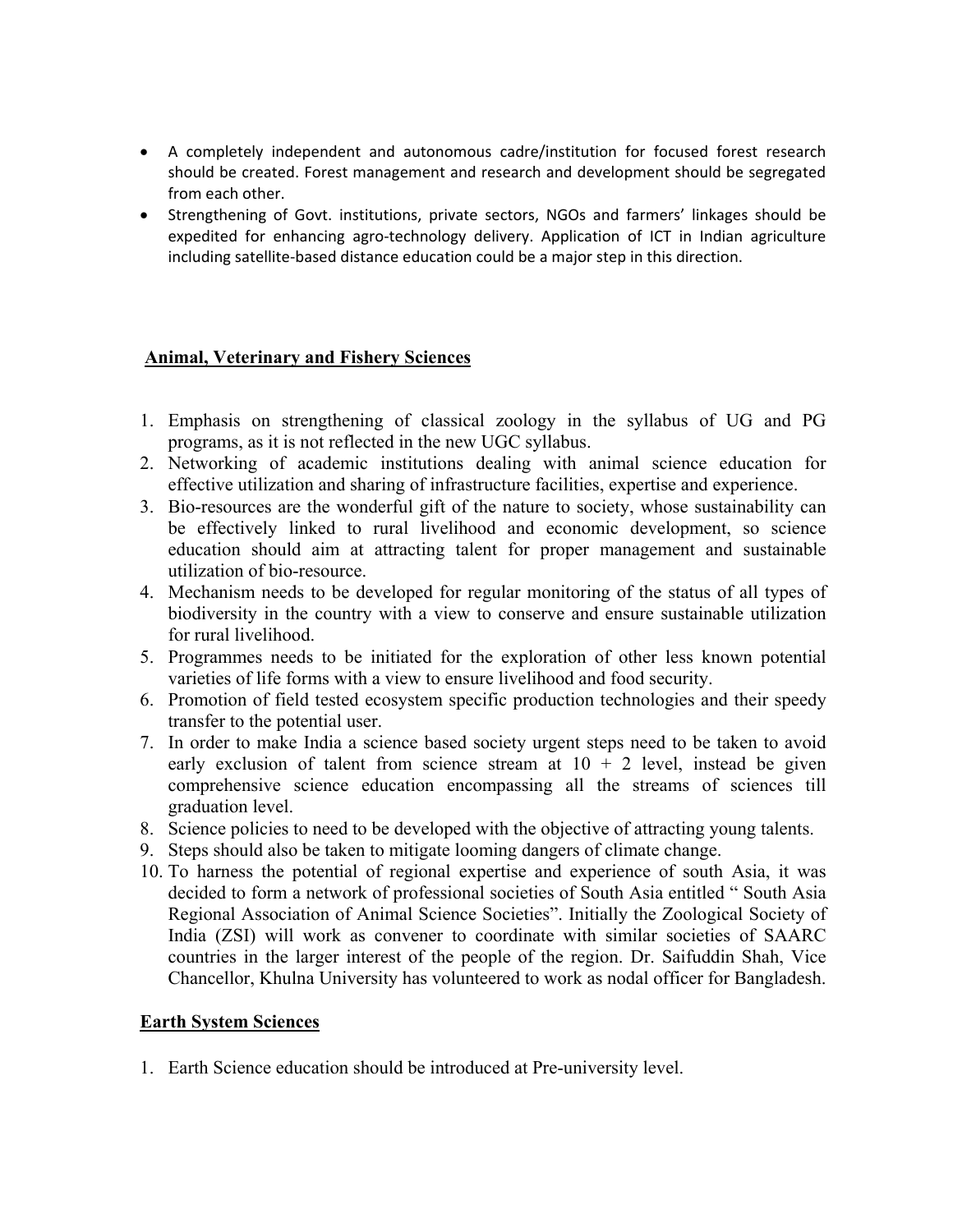### **Engineering Sciences**

- 1. The young children should be attracted with the capabilities of science through their school curriculum.
- 2. Flexibility of choice of subjects to be ensured to allow matching the inclination of the particular student.
- 3. Fundamental science studies have to be made more remunerative in order to strengthen the foundation of core science education.
- 4. We also need to introduce Flexible and multi choice higher education system in science.
- 5. For environmental integrity the goals set by different speakers together are as follows :
	- a. 24/7 Water supply.
	- b. 100 % access to sanitation
	- c. Zero open defecation
	- d. SWM collection, treatment and disposal.
	- e. Eco friendly industrial processes.
	- f. Reduction in travel need.
	- g. Restoration of habitat for all living being.
	- h. Finally Mass Societal Awareness to Consciousness to make All Technological Inputs Creditworthy / Bankable, Financially stable and Inclusive.

### **Environmental Sciences**

- 1. Universities and National institutes be encouraged to collaborate with NGOs, Environmentalists and Mass media personnel to generate awareness for Environmental management especially to replace the use of chemical fertilizers, pesticides and other toxic compounds with more eco-friendly biofertilizers and biopesticides etc.
- 2. A compulsory paper of Environmental Economics is introduced in the Universities at Degree level to impart training in cost effective eco-friendly environmental management using local resource.
- 3. Active environmentalists be involved to train Rural mass depend more on the locally available bio-resources to generate their livelihood.

### **Information and Communication Science and Technology (including Computer Sciences)**

- 1. The focus on Green Computing Concept in Academics and Business Environment, Plan necessary measures for implementation of e-waste management.
- 2. To start Green Computing as an additional subject in the school level for building awareness towards energy saving and energy management amongst all walk of life.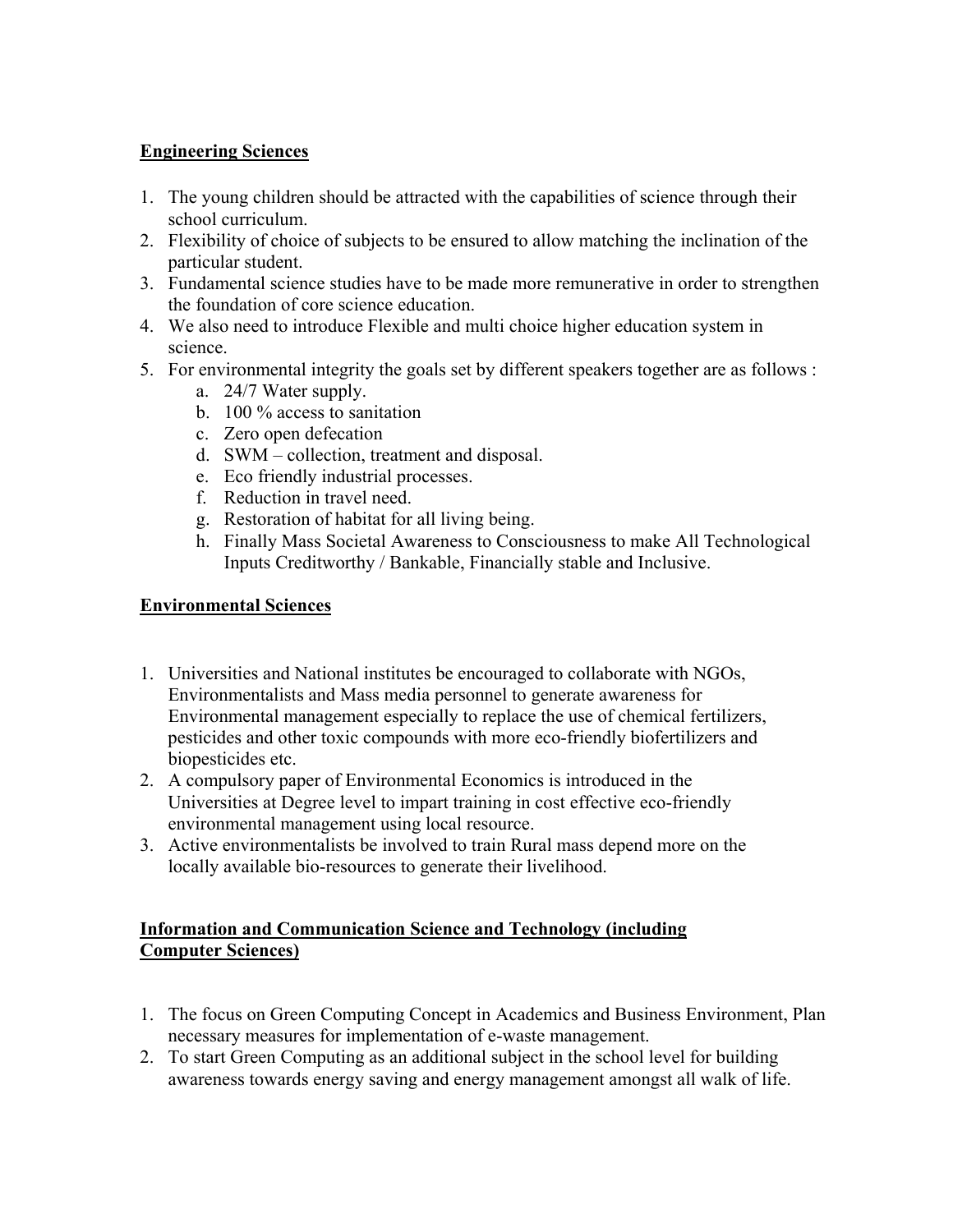- 3. To promote research activity in the area of palm-vein authentication process for identification of human features for security purpose.
- 4. Thrust to provide on research activity in the area of Electronics and Communication Engineering at post graduate level.

#### **Material Science**

1). To attract talent in the field of Researsearh on Materials, sufficient publicity should be given among the institutions

2) Irrespective of number of applicants, maximum number of students/Researh scholors may be provided T.A/D.A and be waived the registration fee,

3) Woman scientists/Research Scholors must be be given due encouragemnet providing incentives.

4) There are few papers from National laboratories, reasons for it may be sorted out.

5) Engineering and Physics sections must see that there is no overlapping of topics being covered.

### **Mathematical Sciences (including Statistics)**

- 1. Liberal funding be made available to research scholars and young researchers to participate in International Conferences.
- 2. Participation in a conference should be given equal weightage even if paper has not been presented. Such participation should be considered as a part of training programme.
- 3. Government should set up a cell / unit to organize and monitor special training programmes for
	- i) School teachers to improve their skills to teach mathematics in a more rigorous manner.
	- ii) College teachers to be given training in various identified thrust areas of mathematics.
	- iii) University teachers to take up new and challenging research problems to meet the expectations of international research community. This gains more importance in view of the fact that India shall host the forthcoming ICM (International Congress of Mathematicians) in 2010.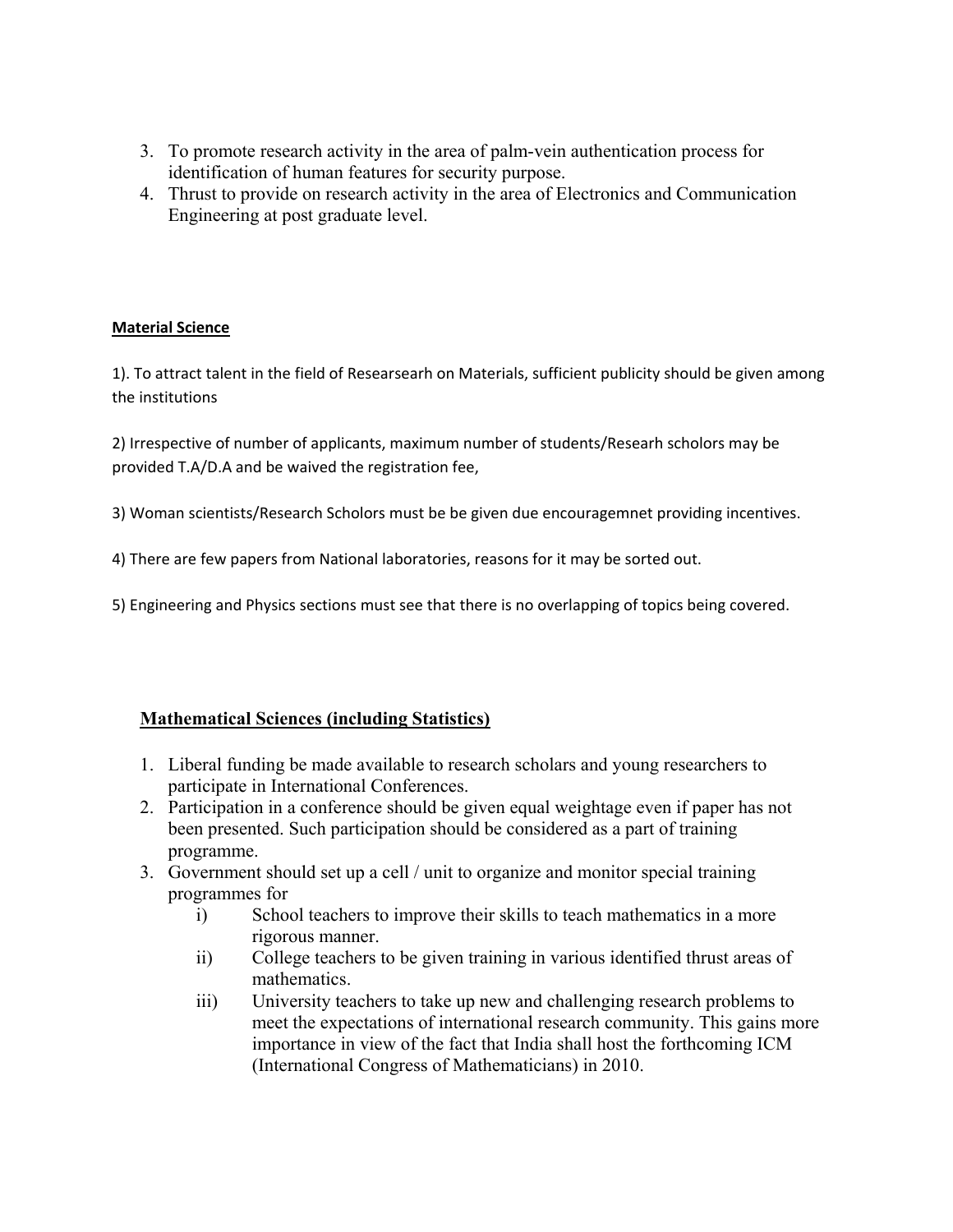- iv) College / University teachers to help them in preparing proposals to organize various kinds of activities during " India Mathematics Year 2009 as pre-ICM 2010 activity".
- 4. The activities like "School Teachers" Training Workshop on Mathematics" organized at 96<sup>th</sup> ISCA session should be held more frequently with a wider publicity.
- 5. Programmes should be organized/ liberally funded for interaction between secondary level teachers and graduate level teachers so as to fill up the gap between the curricula of two standards.
- 6. Interdisciplinary projects should be encouraged and financially supported in order to promote research capabilities of researchers of various branches of science.
- 7. Examination pattern of secondary level should be modified in a way so as to highlight their knowledge and understanding of real life applications of mathematical sciences.

### 8.

### **Medical Sciences (including Physiology)**

 1. Recommended to have suitable designs of work place and work environment along with tools and equipment for making the work place humane healthy and productive.

2.Recommended to give emphasis on the research on developing affordable vaccines, remedial measures to combat different public health problems.

3. Recommended that researches on lifestyle changes particularly dietary management and neutraceutical interventions be encouraged.

### **Plant Sciences**

- 1. Scientific work on introduction of temperate fruits on right varieties / healthy bud wood be carried out for introduction in N.E. region.
- 2. Work out the possibility of cultivating wild edible mushroom for helping the prosperity of farmers through plants and adding to food and nutritional security.
- 3. Systematic assessment of important plants including medicinal plants be carried out on a holistic basis.
- 4. Rare and beautiful orchids be exploited for commercial production.
- 5. Post harvest technological advances and appropriate access to markets be developed to encourage local farmers / cultivators.
- 6. Cultivation of edible bamboo may be popularized in different parts of the country.
- 7. Efforts must be made to develop suitable courses in integrated Botany both at U.G. and P.G. levels to foster scientific development in Botany on the lines of modern biology.
- 8. Documentation of important plants from N. E. region producing non-edible oil may be undertaken to promote bio-fuel production. Then cultivation practices and seed stock be developed for large scale exploitation. Emphasis may also be given for utilizing the arid-zone and other waste lands for plantation of non-edible bio-fuel resources.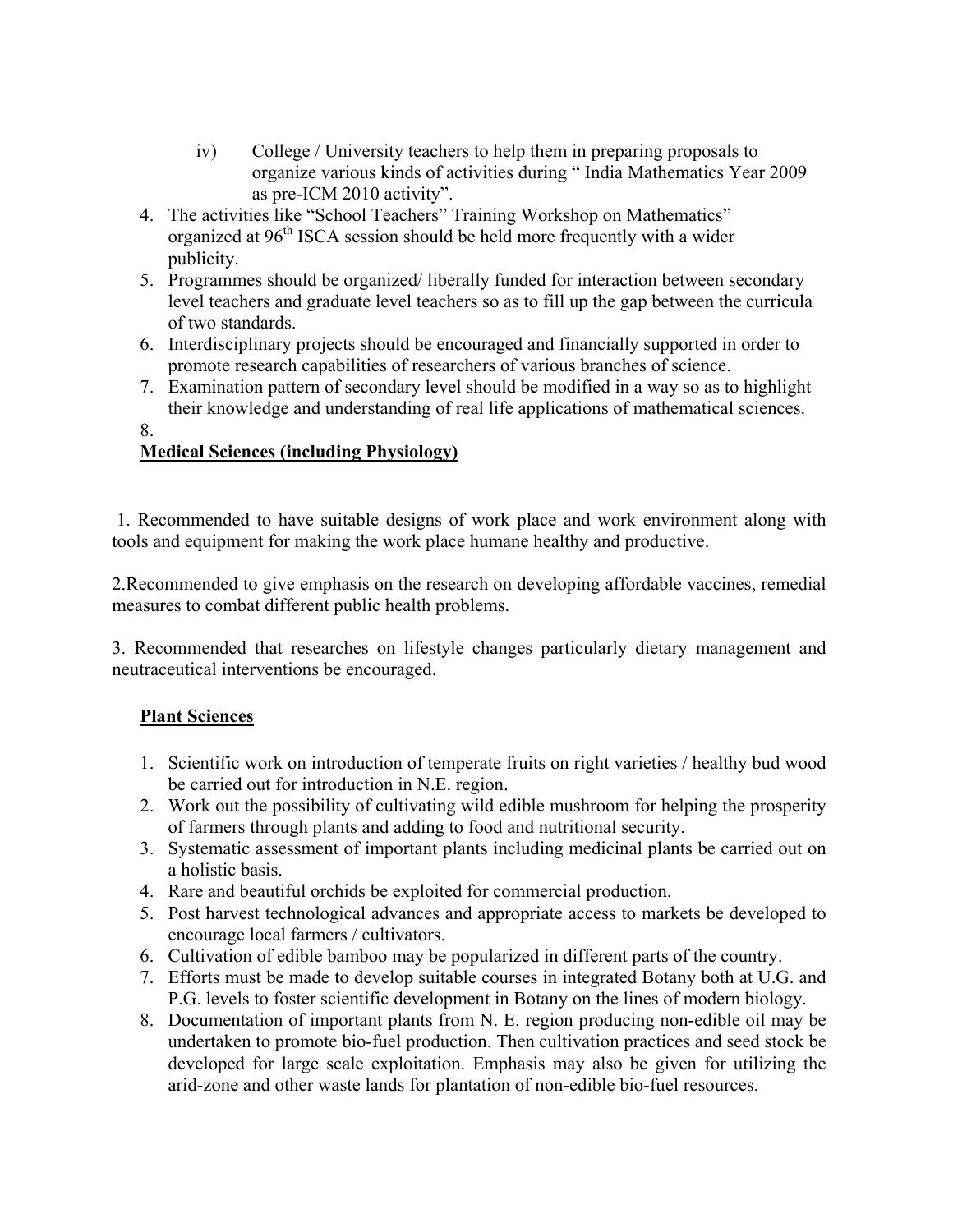2. Recommendations to the ISCA for internal review, assessment and implementation

### **Chemical Sciences**

- 1. The sectional programs should be given two full days.
- 2. No parallel sessions should be allowed.
- 3. There should be only five invited speakers apart from the awardees.
- 4. TA/DA along with the local hospitality should be extended to the invitee by ISCA/ local host.
- 5. The overlap of lectures and parallel sessions should be avoided in order to maximize the attendance during the lectures.
- 6. In order to avoid inconvenience to the participants, the responsibility of registration/ accommodation etc. should be distributed among the local managing committee members by forming a subcommittee discipline wise.

### **Earth System Sciences**

- 3. The contributed papers should be published in some journal of Earth Science.
- 4. More funds in form of travel grants or hospitality should be provided for academic activities for attracting Young Talent in the ISCA.
- 5. It has been resolved that the theme of Symposia of Earth System Sciences for the 97<sup>th</sup> Session of ISCA should be application of earth Sciences in relation to mineral  $\&$ Energy resources and sustainable rural development.

### **Environmental Sciences**

1. Looking into the interest of young generation scientists taking-up their career in different areas of environmental sciences, more awards be instituted by ISCA in this section, such as two Young Scientists Awards, two best Oral Presentations' Awards and four best Poster Presentation Awards

### **Medical Sciences (including Physiology)**

It was proposed to have the following themes for the symposia during the next science congress :

- 1. Lifestyle changes in health and diseases
- 2. Communicable diseases and their remedial measures